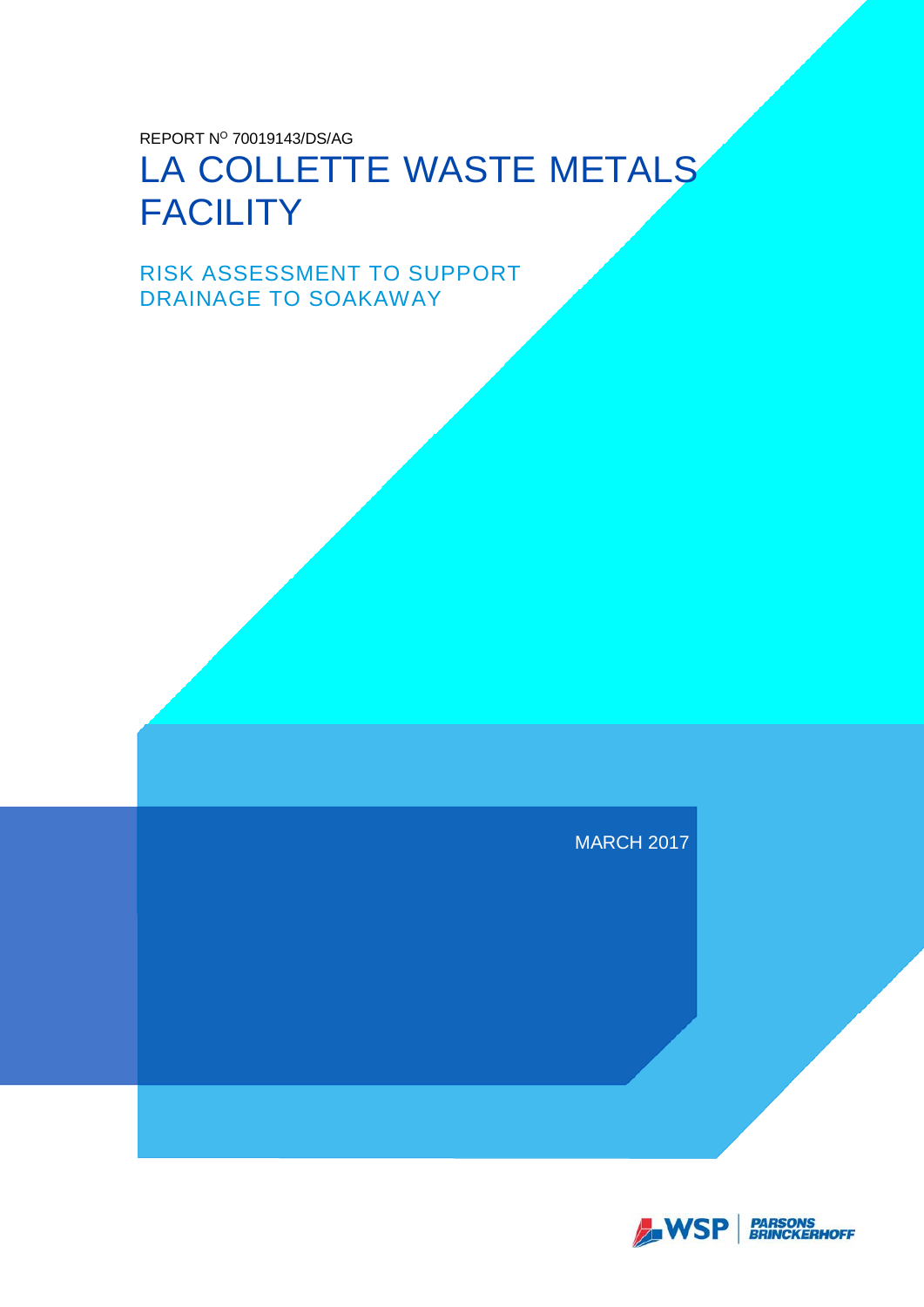# LA COLLETTE WASTE METALS **FACILITY** RISK ASSESSMENT TO SUPPORT DRAINAGE TO SOAKAWAY

**States of Jersey Department for Infrastructure**

Project no: 70019143 Date: March 2017

**WSP | Parsons Brinckerhoff**

1 Capital Quarter Tyndall Street **Cardiff** CF10 4BZ

Tel: 02920 769200

**www.wsp-pb.com**

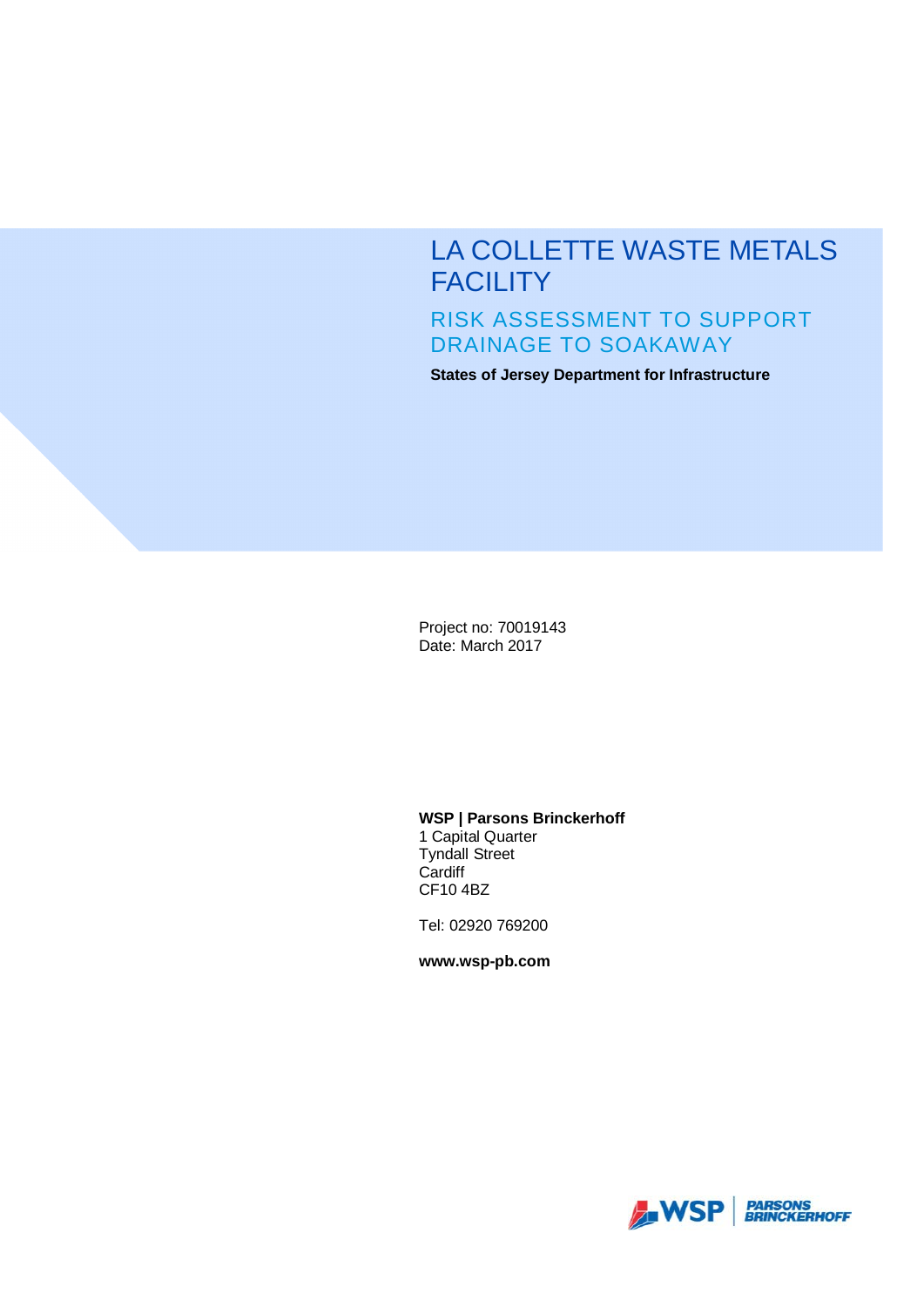# QUALITY MANAGEMENT

| <b>ISSUE/REVISION</b> | <b>FIRST ISSUE</b> | <b>REVISION 1</b>  | <b>REVISION 2</b> | <b>REVISION 3</b> |
|-----------------------|--------------------|--------------------|-------------------|-------------------|
| <b>Remarks</b>        | Draft Issue        | <b>Draft Issue</b> |                   |                   |
| Date                  | 24.3.17            | 31.3.17            |                   |                   |
| Prepared by           | A Groves           | A Groves           |                   |                   |
| Signature             |                    |                    |                   |                   |
| Checked by            | <b>G</b> Walker    | <b>G</b> Walker    |                   |                   |
| Signature             |                    |                    |                   |                   |
| Authorised by         | <b>G</b> Walker    | Q. Murfin          |                   |                   |
| Signature             |                    |                    |                   |                   |
| Project number        | 70019143           | 70019143           |                   |                   |
| <b>Report number</b>  | 70019143/DS/AG     | 70019143/DS/AG     |                   |                   |
| File reference        |                    |                    |                   |                   |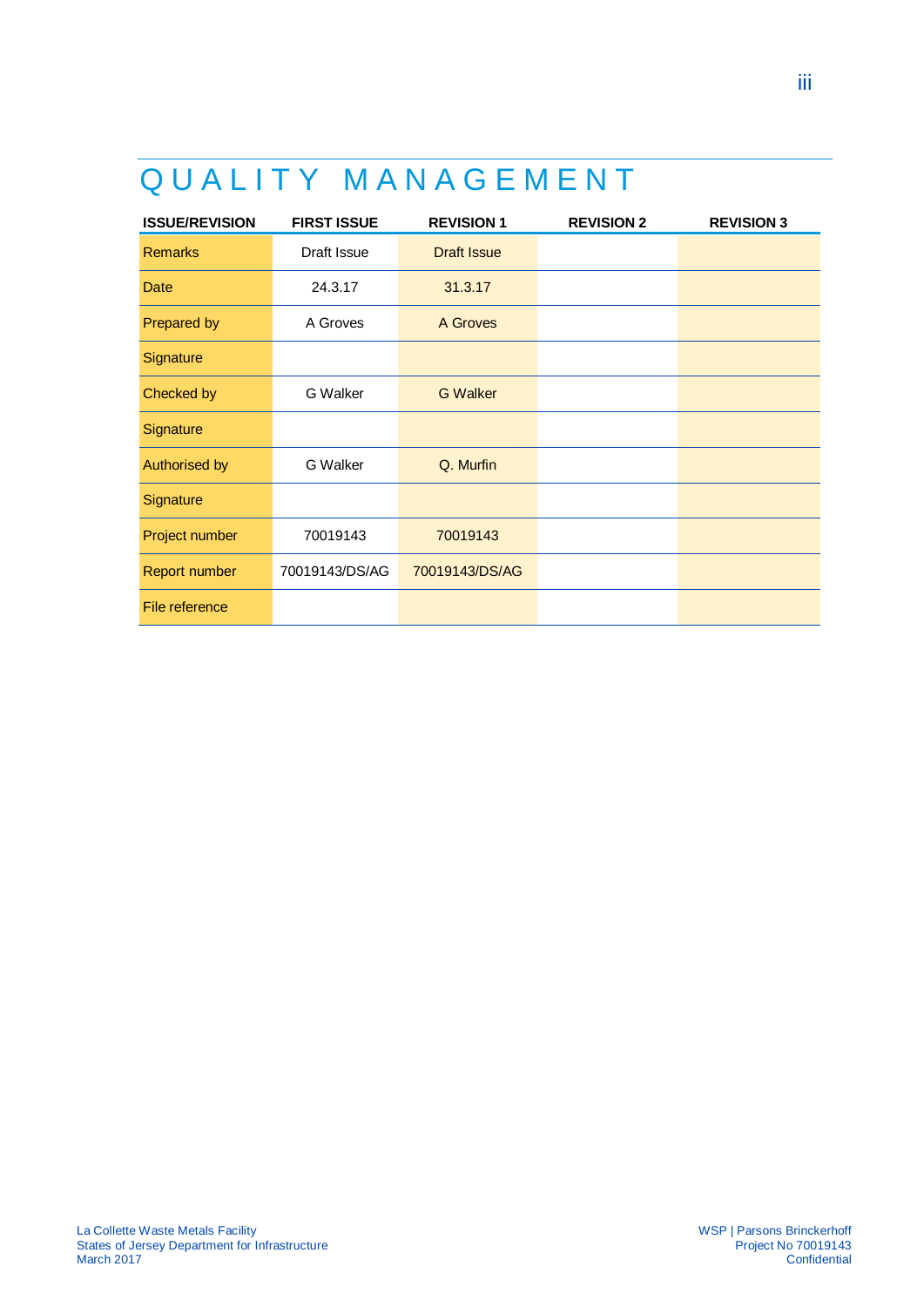# **TABLE OF CONTENTS**

| 1                       |  |
|-------------------------|--|
| 1.1                     |  |
| 1.2                     |  |
| 1.3                     |  |
| 1.4                     |  |
| $\mathbf{2}$            |  |
| 2.1                     |  |
| $\overline{\mathbf{3}}$ |  |
| 3.1                     |  |
| 3.2                     |  |
| 3.3                     |  |
| 3.4                     |  |
| 3.5                     |  |
| 4                       |  |
| 4.1                     |  |
| 4.2                     |  |
| 4.3                     |  |
| 4.4                     |  |
| 4.5                     |  |
| 5                       |  |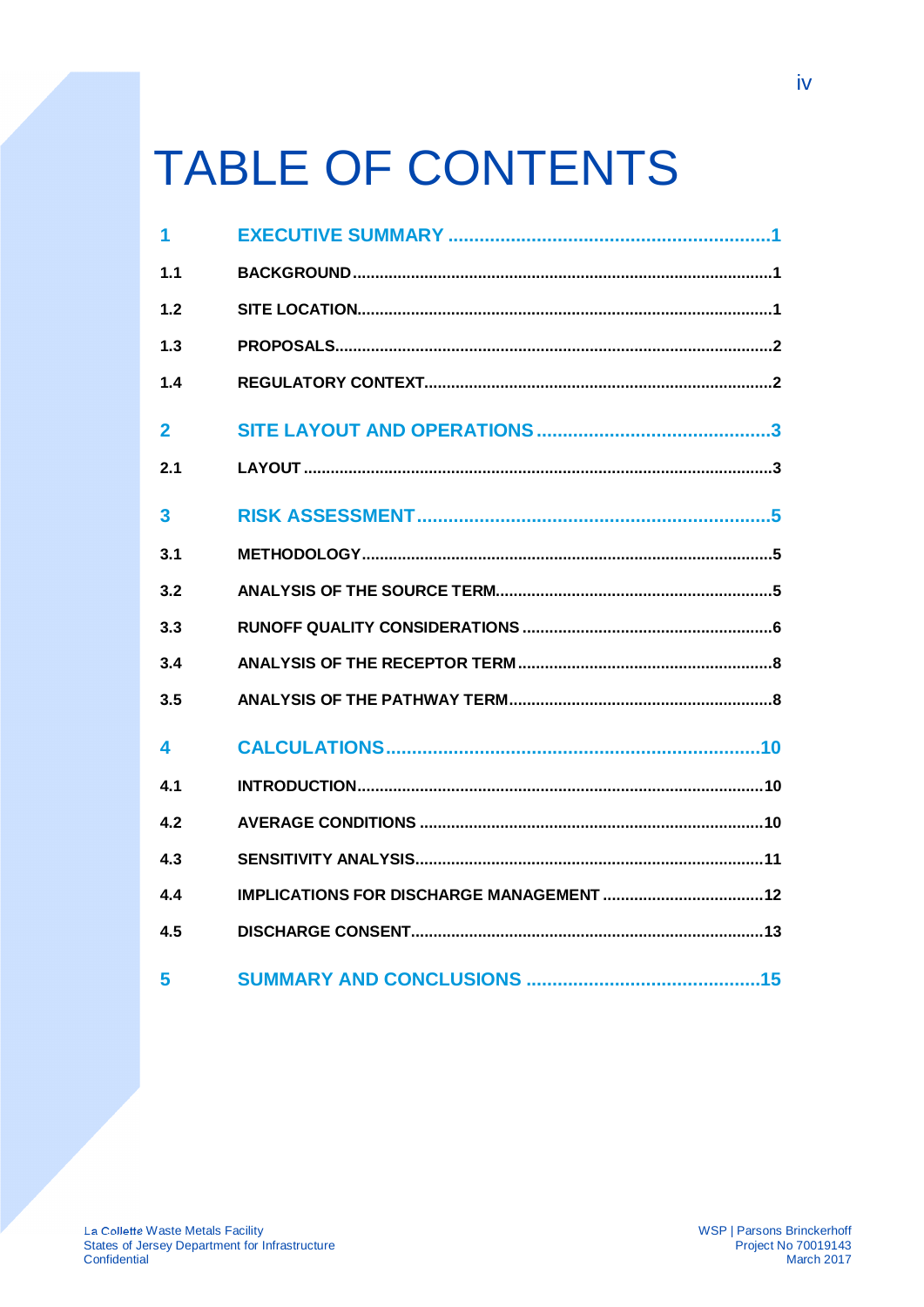# TABLES

| TABLE 3.1: SUMMARY OF WATER QUALITY MONITORING UNDERTAKEN AT   |  |
|----------------------------------------------------------------|--|
| TABLE 3.2: SUMMARY OF GROUNDWATER MONITORING UNDERTAKEN APRIL- |  |
| TABLE 4.1 CALCULATED QUALITY OF DISCHARGE PRIOR TO ENTRY INTO  |  |
| TABLE 4.2 PRECEDENT DISCHARGE CONSENTS FOR UK WASTE METALS     |  |
| TABLE 4.3 PRELIMINARY DISCHARGE CONSENT STANDARDS PROPOSED FOR |  |

# FIGURES

| FIGURE 1.1 PROPOSED SITE LOCATION, SHOWING MONITORING BOREHOLES1   |  |
|--------------------------------------------------------------------|--|
| FIGURE 2.1 PROPOSED LAYOUT SHOWING CONTRIBUTORY AREAS 3            |  |
|                                                                    |  |
| FIGURE 3.2 SUMMARY OF GROUNDATER LEVEL MONITORING, 8TH APRIL - 1ST |  |
|                                                                    |  |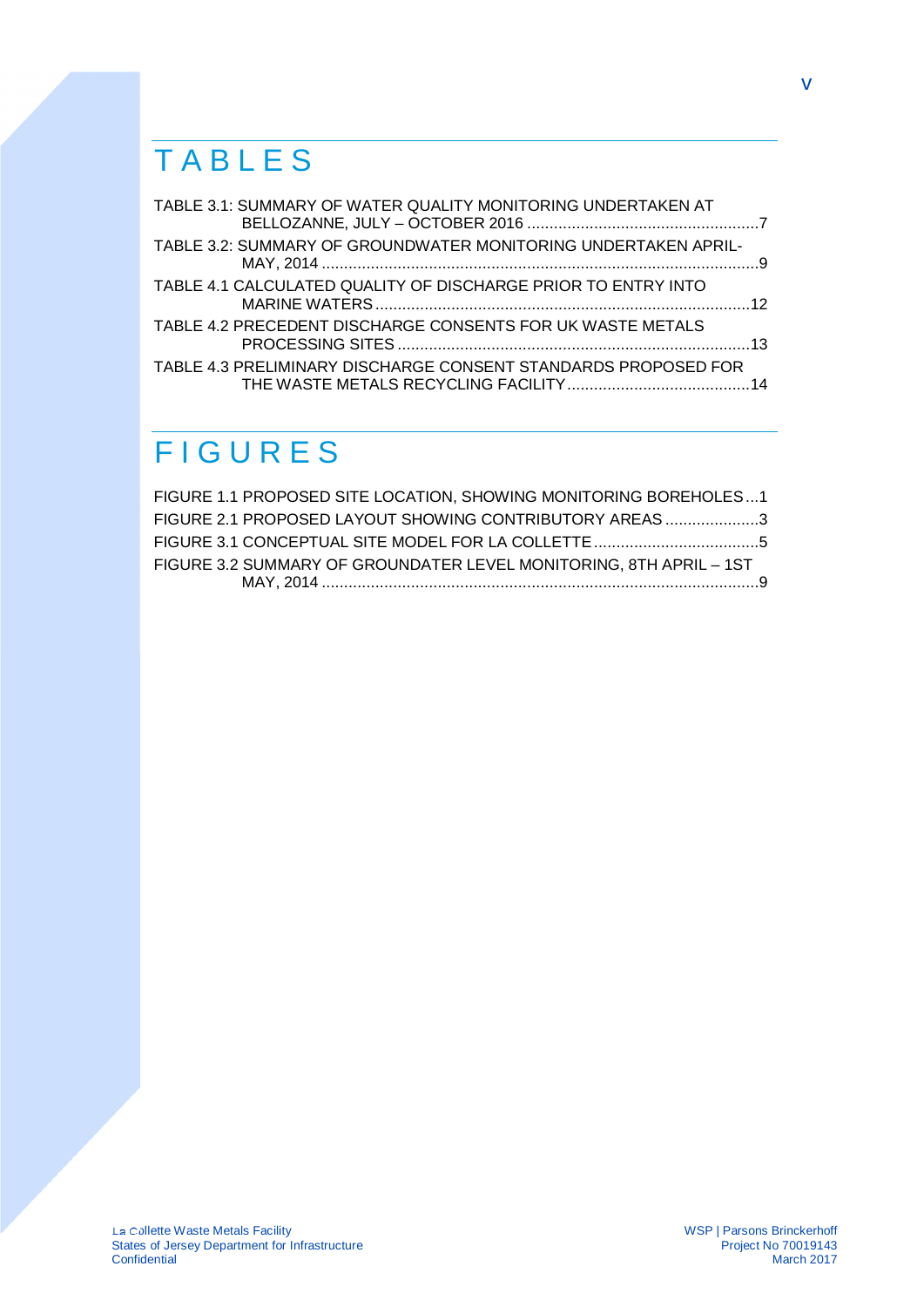# **EXECUTIVE SUMMARY**

# **1.1 BACKGROUND**

1.1.1 The following report has been prepared by WSP | Parsons Brinckerhoff on behalf of the States of Jersey, Department for Infrastructure (DFI). It presents a quantitative risk assessment to support the discharge of surface drainage to ground at the proposed waste metals recycling facility at La Collette, Jersey and forms Appendix 9.2 to the Environmental Statement of the Planning Application.

### **1.2 SITE LOCATION**

1.2.1 The La Collette Phase 2 Reclamation Site is an area of 27.5 ha of reclaimed land to the south of St. Helier in Jersey on the eastern promontory of St. Aubin's Bay. The proposed waste metals facility ("the site") is located in the south of this area (Figure 1.1).

**Figure 1.1 Proposed Site Location, showing Monitoring Boreholes**



1.2.2 Construction of the outer La Collette Phase 2 breakwater commenced in the early 1990s and was completed in 1995. The sea protection berm forms a crescent shaped armoured rock embankment on its southern and western margins with a maximum elevation of 14-15m above Chart Datum (ACD). Planning permission for the infilling of the Phase 2 void was granted by the Planning and Environment Committee in September 1995. Infilling behind the breakwater has mainly been with inert construction, demolition and excavation waste onto a substrate of sandy clay and gravel, overlying granite bedrock.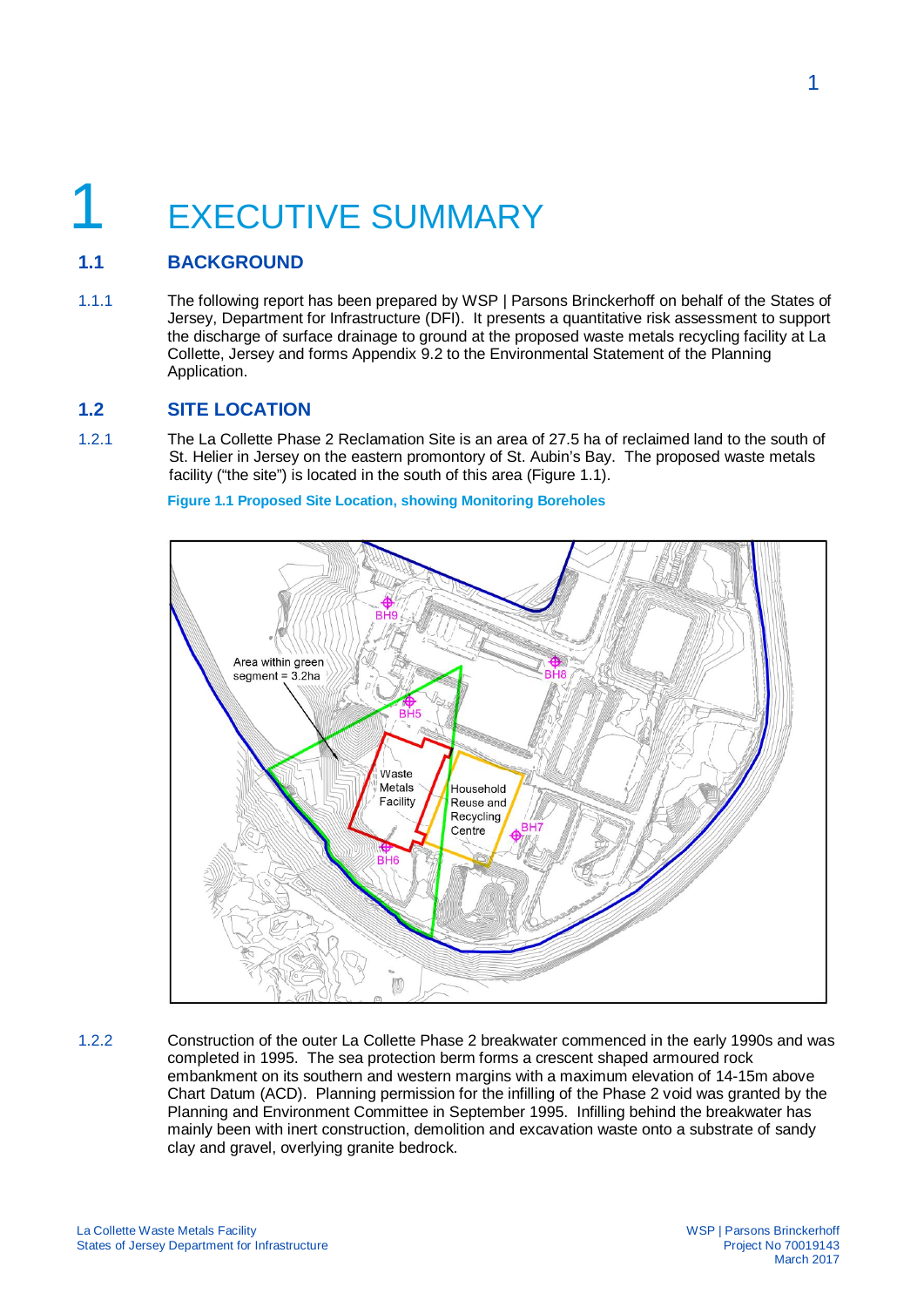1.2.3 The marine waters adjacent to the south and east of La Collette are designated under the RAMSAR Convention and form part of the South East Coast of Jersey RAMSAR, which covers 3,210.5ha. It is one of the largest intertidal reef sites in Europe and extends from St. Helier to Gorey Harbour on the east coast <sup>1</sup>. St Aubin's Bay, to the west, lies outside the designation.

### **1.3 PROPOSALS**

- 1.3.1 The proposals are to relocate the existing scrap metal recycling facilities at Bellozanne to a new, purpose-built facility at La Collette. The new facilities will cover approximately 0.81ha in the south of La Collette, adjacent to the newly opened Household Reuse and Recycling Centre, as shown in Figure 1.1. This area is currently being reclaimed with inert materials.
- 1.3.2 The proposals are to create a modern, contained processing facility that will operate strictly in accordance with approved procedures and practices as formalised within a Working Plan and Waste Management Licence. The design includes for containment of surface drainage from roofs and hardstand areas by a sealed (i.e. positive) drainage system, which will pass through an oilwater separator before discharging to ground, under consent.

### **1.4 REGULATORY CONTEXT**

- 1.4.1 In accordance with current Regulatory Guidance, it is necessary for DFI to demonstrate that the proposed discharge of surface water to ground will not cause any unacceptable risks to the surrounding water environment and, in particular the South East Coast of Jersey RAMSAR.
- 1.4.2 The States of Jersey (SoJ) is not part of the United Kingdom and therefore not subject to UK legislation. In the absence of local statute, however, SoJ often draws on the experience gained in the UK and wider European Union to inform local regulation, where appropriate.

<sup>1</sup> JNCC, 2008. Information Sheet on Ramsar wetlands (RIS). Ramsar Information Sheet: UK23001. South East Coast of Jersey, Channel Islands.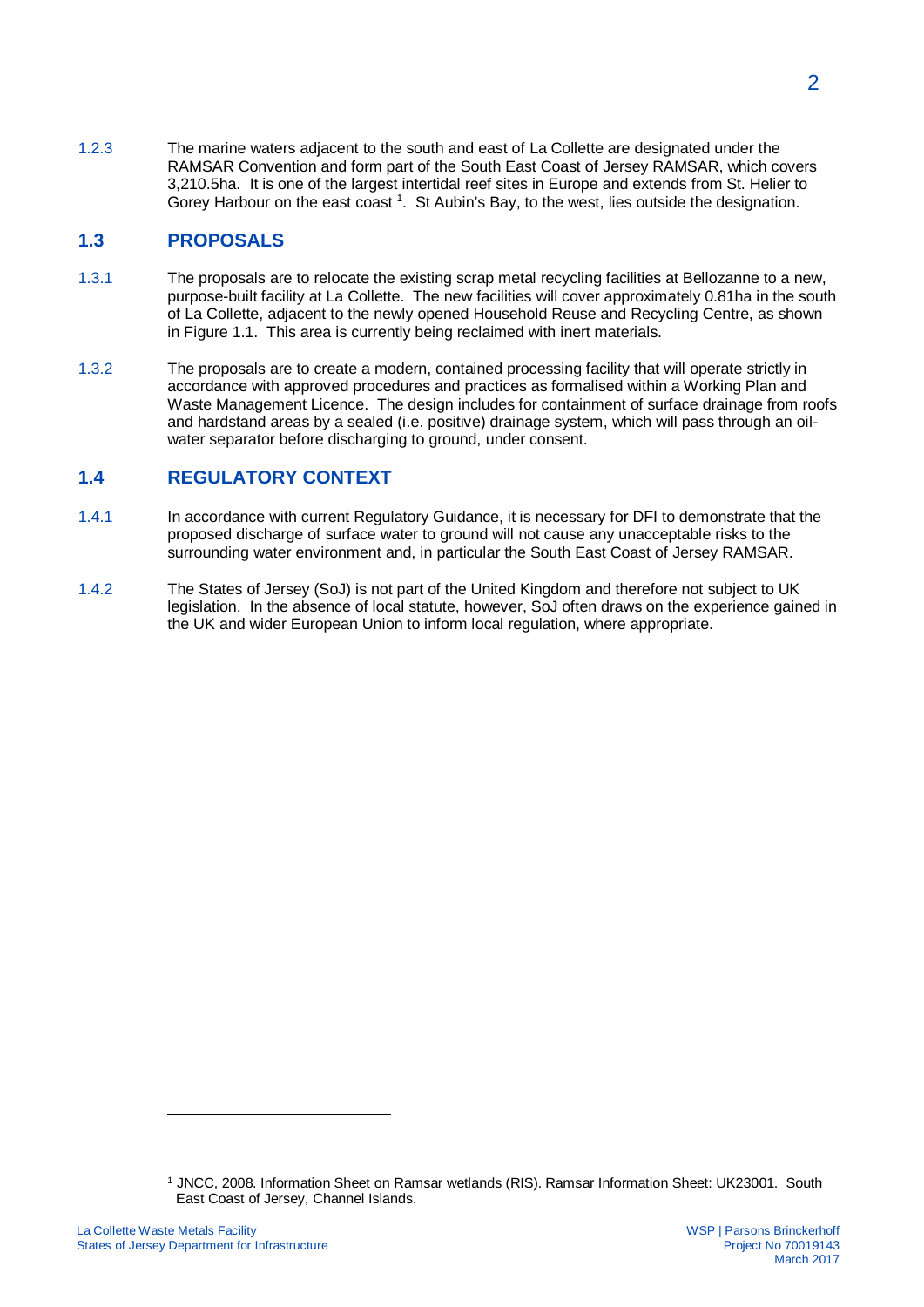# 2 SITE LAYOUT AND OPERATIONS

# **2.1 LAYOUT**

- 2.1.1 A detailed account or the proposed site infrastructure and operations is provided in Appendix 9.1<sup>2</sup> to which reference should be made, however a summary is provided below.
- 2.1.2 The site layout comprises three main areas, illustrated in Figure 2.1:
	- $\rightarrow$  A northern 'ancillary area' comprising soft finishing and the site entrance, covering 2288m<sup>2</sup>, of which 240m<sup>2</sup> will be metalled;
	- $\rightarrow$  The main containment area, formed of concrete hardstanding, covering the remainder of the site, an area of 4000m<sup>2</sup>; and
	- $\rightarrow$  Ancillary buildings, including offices and a roofed process area, situated within the main part of the site. The total area of roofs is  $327m^2$ .



#### **Figure 2.1 Proposed Layout Showing Contributory Areas**

<sup>2</sup> WSP | Parsons Brinckerhoff, 2017. La Collette Waste Metals Facility. Surface Water Contamination Containment Strategy, March 2017.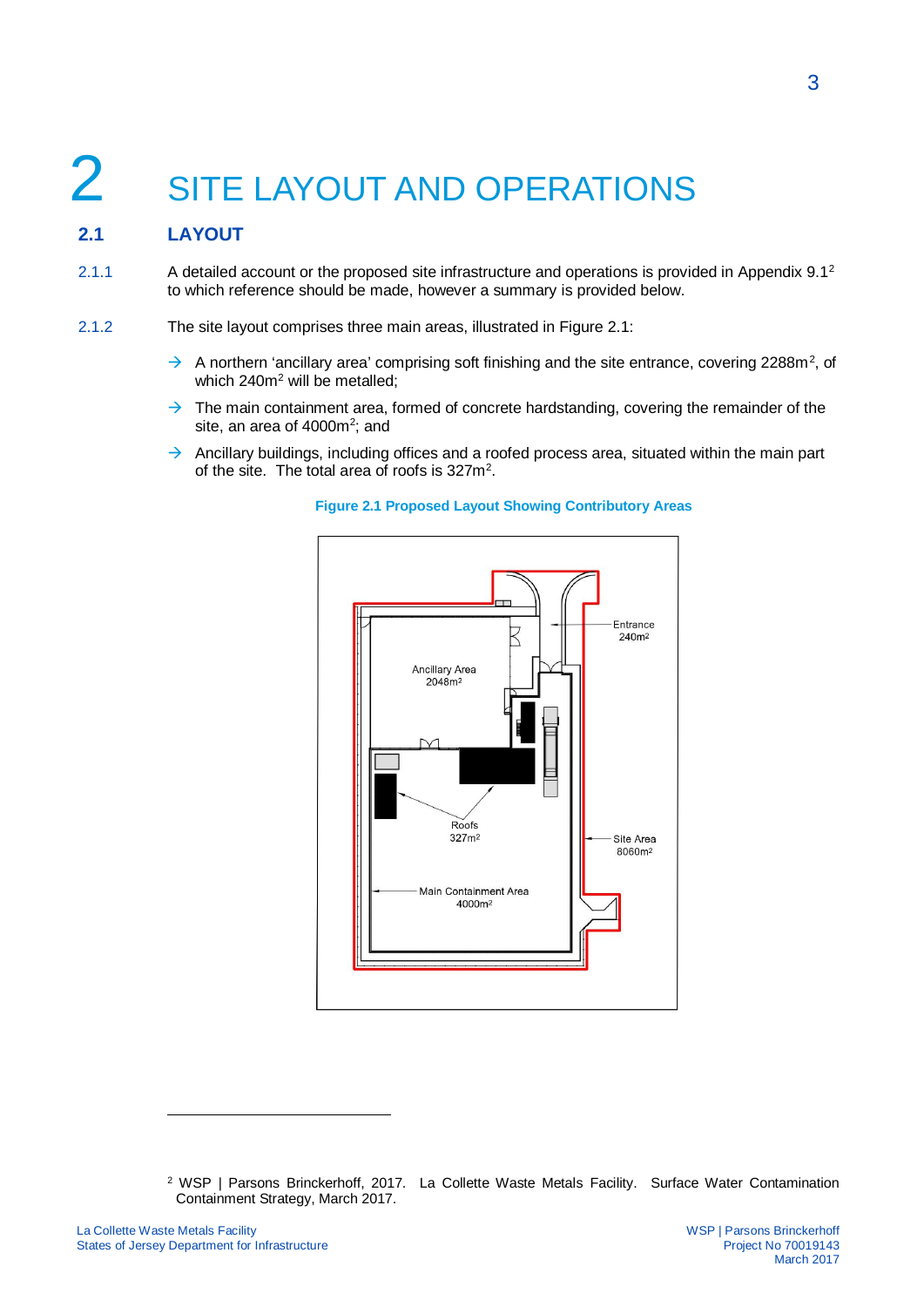- 2.1.3 The operations that will take place on the main containment area include:
	- $\rightarrow$  Receipt, storage and grading of ferrous and non-ferrous waste metals;
	- $\rightarrow$  Cutting, baling and shearing of materials;
	- $\rightarrow$  Receipt and storage of cooling appliances:
	- $\rightarrow$  Receipt and storage of WEEE, (commercial and large domestic electrical appliances); and
	- $\rightarrow$  Loading of materials for transport by road and sea for further processing.
- 2.1.4 Runoff from these operations is the subject of this report.
- 2.1.5 More hazardous operations will take place under cover and include:
	- $\rightarrow$  Receipt and storage of hazardous materials;
	- $\rightarrow$  Depollution of end of life vehicles;
	- $\rightarrow$  Storage and sales of car parts for re-use;
	- $\rightarrow$  Receipt and storage of batteries (dry and lead acid).
- 2.1.6 Any liquids generated within the covered areas, will be contained within the buildings and not enter the main surface water drainage system that is the subject of this assessment. For this reason it does not form part of this report and will not be considered further.
- 2.1.7 Details of the proposed site drainage infrastructure proposed at the site are included in Appendix 9.1 of the Environmental Statement.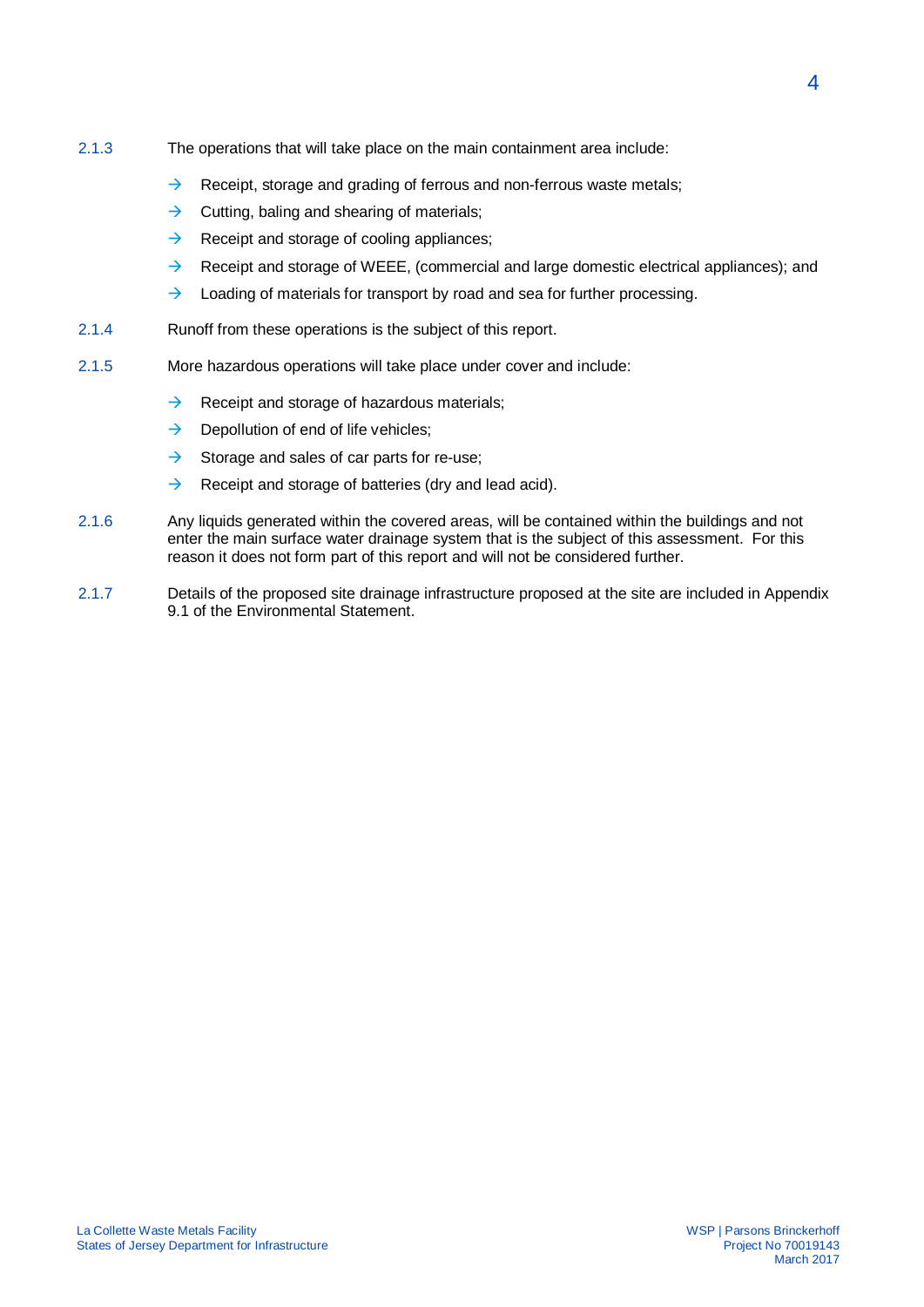# 3 RISK ASSESSMENT

# **3.1 METHODOLOGY**

3.1.1 It is commonly accepted practice that risk assessments follow a 'source-pathway-receptor' approach where a source is linked to receptor by a pathway  $3$ .

- $\rightarrow$  The **source** is the what might cause harm, in this case the discharge of site drainage;
- $\rightarrow$  A **pathway** is a mechanism that links the source and receptor. There may be several pathways linking a particular source and receptor. In this instance, however, the pathway is the movement of drainage into the ground, its infiltration and mixing with the water table beneath the site and its migration to the marine waters outside the sea protection berm. The pathway includes any attenuation mechanisms that may operate, such as dilution and sorption.
- $\rightarrow$  The **receptor** is the marine waters outside the breakwater, including the East Coast of Jersey RAMSAR and St Aubin's Bay.
- 3.1.2 The relationships between sources and receptors are often illustrated using a conceptual site model (CSM). A CSM illustrating the processes in operation at the site is shown in Figure 3.1.



#### **Figure 3.1 Conceptual Site Model for La Collette**

3.1.3 The following presents a quantitative risk assessment based on water quality information obtained at the existing facility at Bellozanne between July and October 2016.

## **3.2 ANALYSIS OF THE SOURCE TERM**

3.2.1 The source term (i.e. the site drainage) is a complex variable with related volumetric and quality considerations. As a consequence, this assessment takes a simplified and, conservative, approach to the water quality leaving the site, based on analysis of the water quality at Bellozanne. In order to provide context, the main considerations are discussed briefly below.

## RUNOFF VOLUME CONSIDERATIONS

3.2.2 The amount of drainage generated from an impermeable area is a function of three main variables, the storm intensity, duration and return period (probability of occurrence). For any given return period, the highest intensity storms have the shortest durations and therefore tend to produce the highest instantaneous rates of runoff (i.e. flow). Longer duration storms have lower

<sup>&</sup>lt;sup>3</sup> Environment Agency, December 2011. Horizontal Guidance Note H1 - Annex J 3: Additional Guidance for Hydrogeological Risk Assessments for Landfills and the Derivation of Groundwater Control Levels and Compliance Limits. Version 2.1.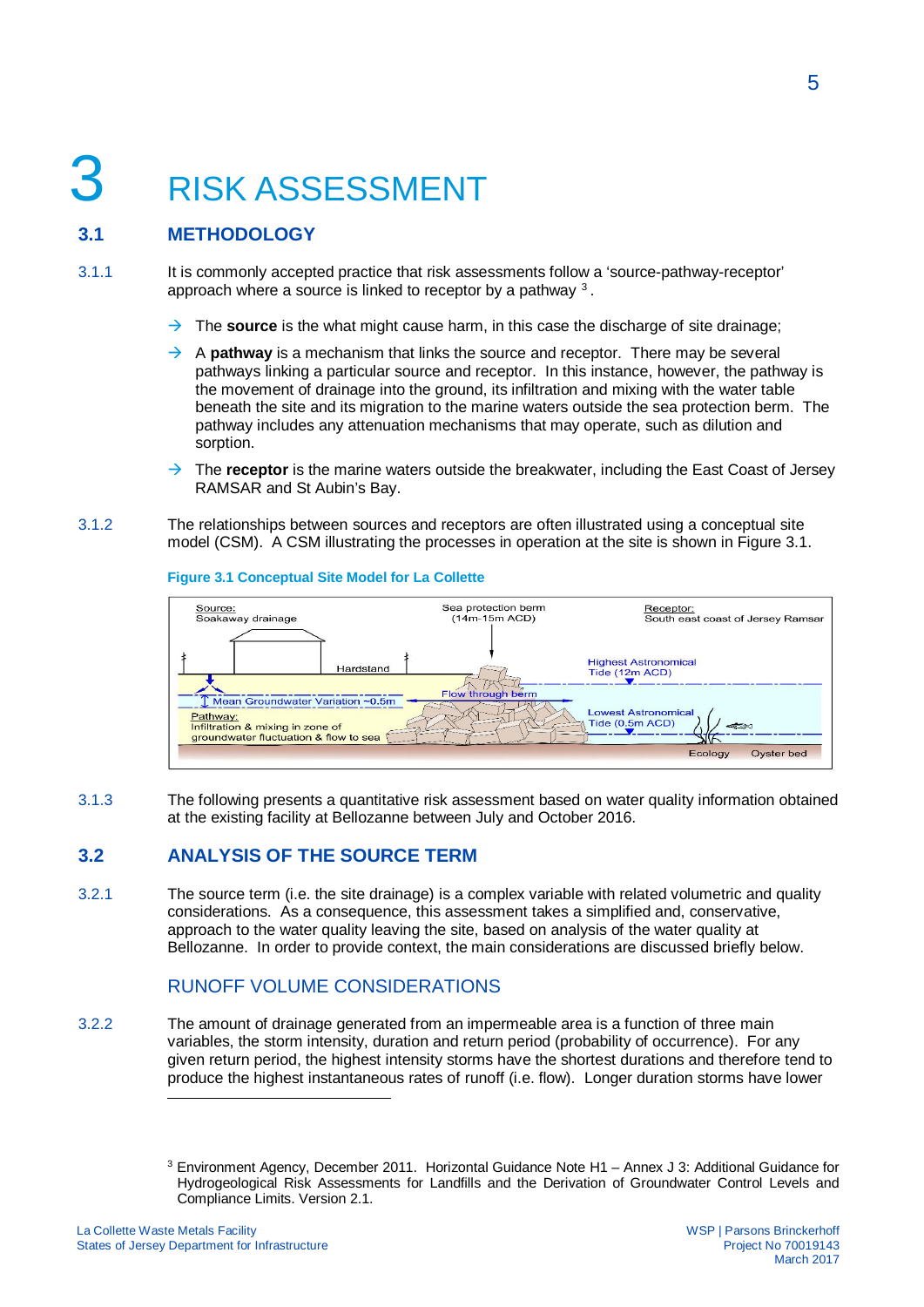storm intensities but tend to deposit higher cumulative amounts of precipitation and therefore produce greater runoff volumes.

3.2.3 The 30 year mean annual rainfall recorded at Jersey Airport (1982-2010) is 866mm<sup>4</sup>. On average, there are 176.3 rainy days per year, with the mean probability of rainfall between 31.9% in July and 64% in November<sup>5</sup>.

### **3.3 RUNOFF QUALITY CONSIDERATIONS**

- 3.3.1 **Solut** Research on UK roads  $6$  has demonstrated that the quality of runoff varies with time. The poorest quality discharges tend to occur in the 'first flush' of water from the pavement, with a gradual improvement thereafter. It has also been demonstrated that there is also a relationship with antecedent conditions, longer periods without rainfall tending to produce poorer quality run-off once rain does fall.
- 3.3.2 As a consequence, longer duration storms, which produce the largest volume of runoff, will produce better quality runoff towards the end of the storm, than at the beginning.

### MONITORING AT BELLOZANNE

- 3.3.3 The quality of runoff from the current operations at Bellozanne is considered to be a reasonable analogue for the quality likely to be experienced at the site, albeit a conservative one. Obtaining 'real-time' water quality data during storm conditions was not possible and as a consequence, monitoring was limited to sampling of standing water from within the drainage system. This is not a particular drawback as the water analysis obtained can be used as a proxy for the quality of the 'first flush' likely to be discharged from the oil-water interceptor at the site during a rainfall event.
- 3.3.4 The drainage system at Bellozanne routes runoff from the hardstanding to a series of four precast concrete ring manhole chambers, which act as an oil-water separator. Sampling of the water present within the final chamber, immediately prior to the outflow, was undertaken by WSP | Parsons Brinckerhoff on four occasions between early July and late October 2016 when discharge was not occurring. Laboratory analysis was for a range of determinands, including:
	- $\rightarrow$  indicator parameters, such as pH, conductivity, ammoniacal nitrogen, sulphate, nitrate etc;
	- $\rightarrow$  transition metals, which were analysed for both 'total' and 'soluble' fractions to provide an indication of the proportion adsorbed to particulate matter;
	- $\rightarrow$  volatile and semi-volatile hydrocarbon species, including BTEX (benzene, toluene, ethylbenzene xylenes), PAH (polycyclic aromatic hydrocarbons) and PCBs (not detected).
- 3.3.5 The results obtained are summarised in Table 3.1, which compares the findings with the water quality standards that apply to the coastal waters in Jersey  $78$ . The date of the last occasion when the chambers were cleaned, prior to the sampling, is shown to provide an indication of whether there was an obvious relationship with the observed water quality. The shaded cells highlight which parameters exceeded the local water quality standards on which occasions to demonstrate the contaminants of concern (CoC) and the attenuation factors that would be required to reduce the maximum recorded concentrations to below the relevant standards.

<sup>4</sup> Source: UK Met Office, 30 year mean annual rainfall at Jersey Airport (80m AOD)

<sup>5</sup> http://www.world-climates.com/city-climate-jersey-uk-europe/ downloaded 15th March 2017

<sup>&</sup>lt;sup>6</sup> On behalf of the UK Department of Transport, now Highways England

<sup>&</sup>lt;sup>7</sup> Capita Symonds (2011). La Collette Waste Management Facility – Operational Water Monitoring Plan. Report to States of Jersey Transport and Technical Services, November 2011.

 $8$  Cascade (2015). Strategic review of the water quality monitoring programme for La Collette waste facility. Report to States of Jersey. Final Report, 19 June 2015.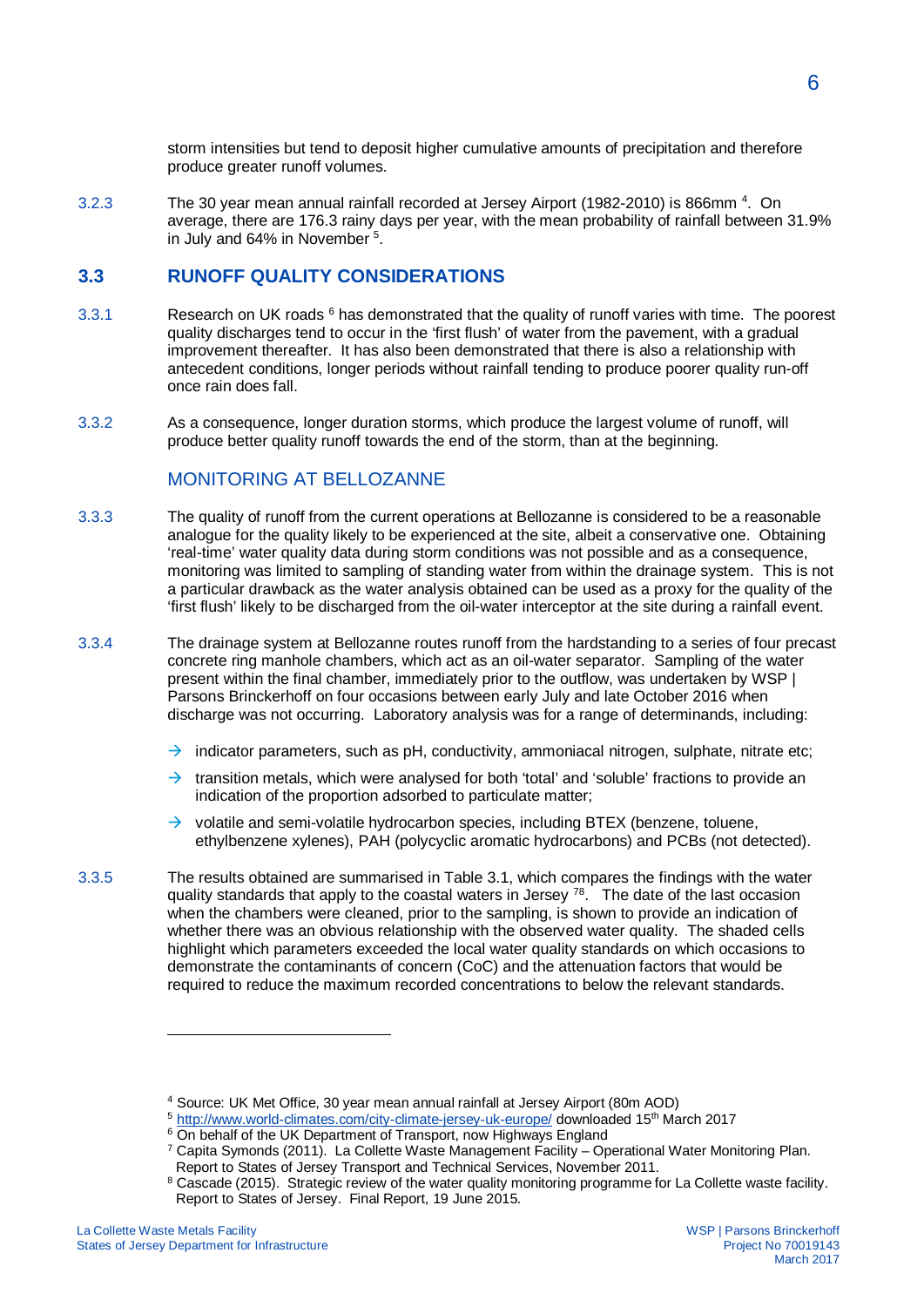| <b>Monitoring Date</b>                             |                                         | 05/07/2014                                                       | 14/09/2016                     | 20/09/2016 | 21/10/2016 |            |                         |                                                           |
|----------------------------------------------------|-----------------------------------------|------------------------------------------------------------------|--------------------------------|------------|------------|------------|-------------------------|-----------------------------------------------------------|
| <b>Determinand</b>                                 | <b>Units</b>                            | <b>La Collette</b><br><b>Compliance</b><br>Standard <sup>1</sup> | Interceptor<br>last<br>cleaned | 14/09/2016 | 14/09/2016 | 07/10/2016 | <b>Maximum</b><br>value | <b>Attenuation</b><br>factor for<br>max conc <sup>2</sup> |
| pH                                                 | pH Units                                |                                                                  | 6.18                           | 6.79       | 5.79       | 6.71       | 6.79                    |                                                           |
| <b>Nitrate</b>                                     | mg/l                                    | 50                                                               | < 0.3                          | < 0.3      | < 0.3      | 1.38       | 1.38                    | 0.03                                                      |
| Ammoniacal N                                       | mg/l                                    |                                                                  | < 0.2                          | 8.36       | 1.64       | 2.7        | 8.36                    |                                                           |
| Free Ammonia (calc)                                | mg/l                                    | 0.021                                                            | < 0.0001                       | 0.017      | 0.0003     | 0.0046     | 0.017                   | 0.81                                                      |
| Chloride                                           | mg/l                                    | 250                                                              | <b>NT</b>                      | 31.4       | 70.2       | 112        | 112                     | 0.45                                                      |
| Sulphate                                           | mg/l                                    | 250                                                              | 46.9                           | 81.6       | 128        | 194        | 194                     | 0.78                                                      |
| Total Hardness, as<br>CaCO <sub>3</sub> unfiltered | µg/l                                    | $\blacksquare$                                                   | <b>NT</b>                      | 102000     | 202000     | 253000     | 253000                  |                                                           |
| <b>Soluble (Filtered) Metals</b>                   |                                         |                                                                  |                                |            |            |            |                         |                                                           |
| Arsenic                                            | $\mu$ g/l                               | 25                                                               | 1.05                           | 1.36       | 1.64       | 1.47       | 1.64                    | 0.07                                                      |
| Cadmium                                            | µg/l                                    | 2.5                                                              | 0.148                          | 0.328      | < 0.08     | < 0.08     | 0.328                   | 0.13                                                      |
| Chromium                                           | µg/l                                    | 15                                                               | 6.17                           | 2.57       | 2.17       | 1.71       | 6.17                    | 0.41                                                      |
| Copper                                             | µg/l                                    | 5                                                                | 16.6                           | 27.2       | 6.76       | 5.77       | 27.2                    | 5.44                                                      |
| Iron                                               | mg/l                                    | $\mathbf{1}$                                                     | <b>NT</b>                      | 0.415      | 0.607      | 3.24       | 3.24                    | 3.24                                                      |
| Manganese                                          | mg/l                                    | 0.5                                                              | <b>NT</b>                      | 0.08       | 0.116      | 0.535      | 0.535                   | 1.07                                                      |
| Lead                                               | µg/l                                    | 25                                                               | 9.35                           | 14.2       | 2.11       | 2.37       | 14.2                    | 0.57                                                      |
| Mercury                                            | µg/l                                    | 0.3                                                              | < 0.01                         | 0.0118     | < 0.01     | < 0.01     | 0.0118                  | 0.04                                                      |
| Nickel                                             | µg/l                                    | 30                                                               | 12.5                           | 16.2       | 25.4       | 56.3       | 56.3                    | 1.88                                                      |
| Vanadium                                           | µg/l                                    | 100                                                              | 1.06                           | < 1.3      | 1.92       | 1.4        | 1.92                    | 0.02                                                      |
| Zinc                                               | µg/l                                    | 40                                                               | 468                            | 549        | 35.1       | 111        | 549                     | 13.73                                                     |
| <b>Total (Unfiltered) Metals</b>                   |                                         |                                                                  |                                |            |            |            |                         |                                                           |
| Arsenic                                            | µg/l                                    | 25                                                               | <b>NT</b>                      | 5.55       | 4.16       | 3.6        | 5.55                    |                                                           |
| Cadmium                                            | µg/l                                    | 2.5                                                              | < 0.5                          | < 0.5      | < 0.5      | 1.68       | 1.68                    |                                                           |
| Chromium                                           | µg/l                                    | 15                                                               | <b>NT</b>                      | 6.92       | 12         | 13.4       | 13.4                    |                                                           |
| Copper                                             | µg/l                                    | 5                                                                | <b>NT</b>                      | 68.4       | 143        | 128        | 143                     |                                                           |
| Iron                                               | mg/l                                    | $\mathbf{1}$                                                     | <b>NT</b>                      | <b>NT</b>  | <b>NT</b>  | 10.8       | 10.8                    | See                                                       |
| Lead                                               | µg/l                                    | 25                                                               | <b>NT</b>                      | 36.6       | 145        | 112        | 145                     | footnote <sup>2</sup>                                     |
| Mercury                                            | $\mu$ g/l                               | 0.3                                                              | 0.0666                         | 0.0938     | 0.137      | 0.134      | 0.137                   |                                                           |
| Nickel                                             | µg/l                                    | 30                                                               | <b>NT</b>                      | 19.8       | 34.8       | 60.2       | 60.2                    |                                                           |
| Vanadium                                           | µg/l                                    | 100                                                              | <b>NT</b>                      | < 8        | <8         | <8         | <8                      |                                                           |
| Zinc                                               | µg/l                                    | 40                                                               | NT                             | 831        | 1650       | 2030       | 2030                    |                                                           |
| <b>Volatile Organic Compounds (VOCs)</b>           |                                         |                                                                  |                                |            |            |            |                         |                                                           |
| Benzene                                            | $\mu g/l$                               | 30,300                                                           | 15.2                           | <b>NT</b>  | $<$ 1      | <1         | 15.2                    |                                                           |
| Toluene                                            | µg/l                                    | 40,400                                                           | 1770                           | <b>NT</b>  | 12         | 13         | 1770                    | 0.04                                                      |
| Ethylbenzene                                       | µg/l                                    | 30                                                               | 454                            | <b>NT</b>  | 5.77       | 6.46       | 454                     | 15.13                                                     |
| Xylene                                             | µg/l                                    | 30,300                                                           | 2928                           | NT         | 36.4       | 53.6       | 2928                    | 0.10                                                      |
| Mineral oils                                       | µg/l                                    | 600                                                              | 12000                          | <b>NT</b>  | 7280       | 9300       | 12000                   | 20.00                                                     |
|                                                    | <b>Polyaromatic Hydrocarbons (PAHs)</b> |                                                                  |                                |            |            |            |                         |                                                           |
| Naphthalene                                        | µg/l                                    | 5200                                                             | 23.4                           | 3.12       | 2.69       | 7.89       | 23.4                    | 0.00                                                      |
| Benzo-a-pyrene                                     | µg/l                                    | 0.3                                                              | <b>NT</b>                      | 0.058      | 0.154      | 0.077      | 0.154                   | 0.51                                                      |
| Anthracene                                         | µg/l                                    | 0.02                                                             | ΝT                             | 0.712      | 0.116      | 0.080      | 0.712                   | 35.60                                                     |
| PAH sum of 4                                       | µg/l                                    | 0.1                                                              | NT                             | 0.501      | 0.7791     | 0.359      | 0.7791                  | 7.79                                                      |

#### **Table 3.1: Summary of Water Quality Monitoring Undertaken at Bellozanne, July – October 2016**

<sup>1</sup> As reported by Cascade (2015) in the report 'Strategic review of the water quality monitoring programme for La Collette waste facility,'

Ref 8.<br><sup>2</sup> Attenuation Factors in bold type show main Contaminants of Concern (CoC). Not shown for total 'metals' as ground will filter out particulates Shaded cells show exceedances of the La Collette Compliance Standard

NT - Not Tested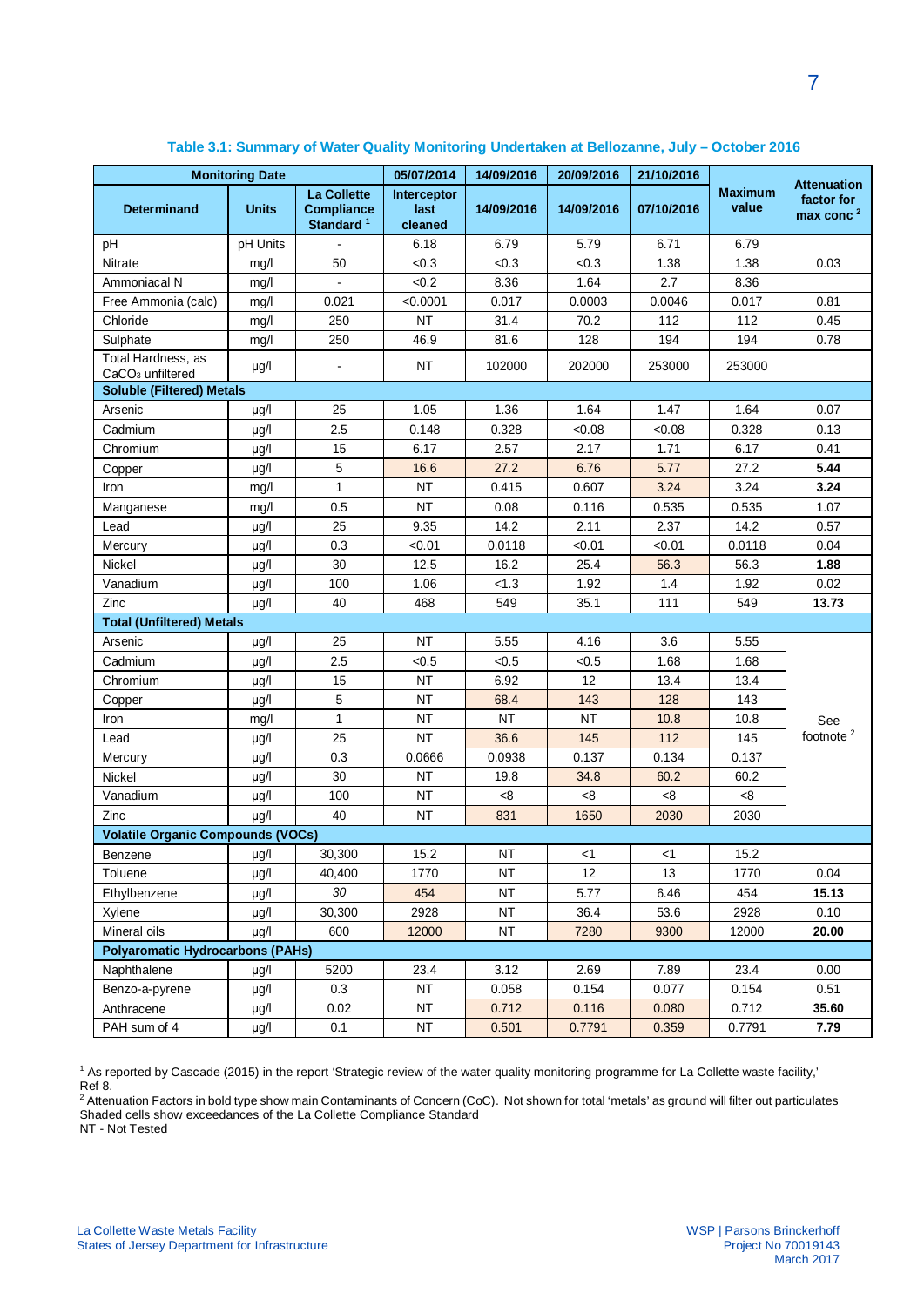- 3.3.6 The results indicate that the runoff from Bellozanne, as indicated by the quality in the final chamber, immediately prior to discharge, was characterised by dissolved hydrocarbons and metals, particularly copper, iron, nickel and zinc.
- 3.3.7 In the following analysis, the maximum recorded concentrations of soluble metals are used as an analogue for the quality of the 'first flush' discharge to ground at La Collette, as the ground can be expected to filter out any turbidity and associated adsorbed species. It should be noted that the presence of hydrocarbons tends to produce anoxic conditions in the water, which increases the solubility of some metals, particularly copper and iron.

#### **3.4 ANALYSIS OF THE RECEPTOR TERM**

3.4.1 The receptor is the marine water outside the sea protection berm. The allowable concentrations of parameters within the marine waters are indicated by the coastal waters compliance standards for La Collette <sup>9</sup>, which are shown in Table 3.1. These standards represent the parameter concentrations accepted by SoJ for the protection of the marine waters, including their dependent ecosystems.

### **3.5 ANALYSIS OF THE PATHWAY TERM**

- 3.5.1 Once discharged, the drainage will infiltrate the unsaturated soils directly beneath the site, with movement mainly vertically downward until the water table is encountered. Once at the water table, the discharge will mix with groundwater beneath the site and move through the subsurface soil matrix in a predominantly lateral direction along the prevailing hydraulic gradient, eventually to flow through the sea protection berm and enter the marine waters. In practice this is likely to be radially in all directions away from the soakaway.
- 3.5.2 It is possible, owing to the aerobic nature of the unsaturated zone and the composition of the subsurface, that a measure of attenuation by redox reactions will occur during this process. Owing to the proximity of the marine waters, however, these processes are not included in the following analysis, in which attenuation is limited to the dilution afforded by the tidal variation that takes place beneath the site footprint.
- 3.5.3 As part of the investigations for the Household Reuse and Recycling centre, the variation of groundwater levels in the vicinity of the site was monitored continuously using pressure transducers and dataloggers over a three week period, including two Spring tidal cycles, between  $8<sup>th</sup>$  April and 1<sup>st</sup> May 2014 <sup>10</sup>. The monitoring locations included the tidal range within the marine waters immediately outside the sea protection berm, water levels immediately inside the berm and five groundwater monitoring boreholes (BH5 - BH9 inclusive)<sup>11</sup>. The nearest boreholes to the site footprint are boreholes BH5, BH6 and BH7, the locations of which are shown on Figure 1.1.
- 3.5.4 The monitored tidal variations, relative to Chart Datum (CD) are shown on Figure 3.2 and summarised in Table 3.2.

- 9 Cascade, 2015 *op. cit.*
- <sup>10</sup> Parsons Brinckerhoff, 2015. Phase II Intrusive Investigation and Risk Assessment Report, Proposed Recycling Park, La Collette, St Helier, Jersey. Report to States of Jersey (Issue 2), January 2015.

11 Op. cit. Drawing No. 28606A/701 (12.6.14).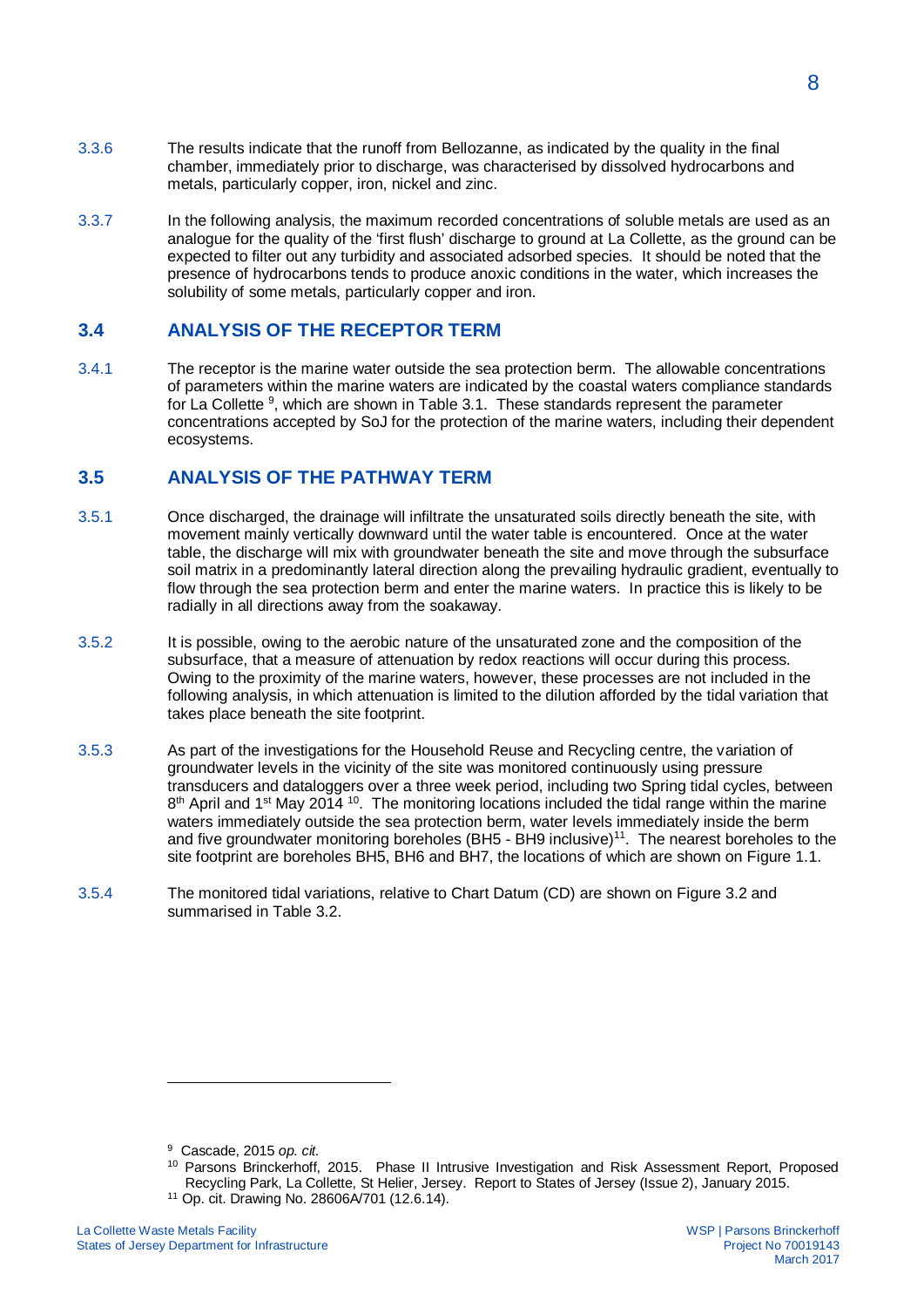

**Figure 3.2 Summary of Groundater Level Monitoring, 8th April – 1st May, 2014**

**Table 3.2: Summary of Groundwater Monitoring Undertaken April-May, 2014**

| <b>Borehole</b>        | <b>Max WL</b><br>(RCD) | <b>Min WL</b><br>(RCD) | <b>Max</b><br><b>Variation</b><br>(m) | Est. Mean<br><b>Tidal Range</b><br>(m) | <b>Comments</b>                                               |
|------------------------|------------------------|------------------------|---------------------------------------|----------------------------------------|---------------------------------------------------------------|
| BH <sub>5</sub>        | 8.121                  | 5.953                  | 2.17                                  | 1.25                                   | Lags marine water by<br>$<$ 1 $hr$                            |
| BH <sub>6</sub>        | 8.122                  | 6.563                  | 1.56                                  | 0.235                                  | Lags by 5-6 tidal cycles<br>on falling limb                   |
| BH <sub>7</sub>        | 6.661                  | 6.080                  | 0.58                                  | 0.0375                                 | Lags by 5-6 tidal cycles<br>on falling limb                   |
| BH <sub>8</sub>        | 8.498                  | 6.909                  | 1.59                                  | 0.8                                    | Lags by 2 cycles on<br>falling limb                           |
| BH <sub>9</sub>        | 10.152                 | 4.061                  | 6.09                                  | 4.05                                   | In phase                                                      |
| Inside<br><b>Berm</b>  | 10.187                 | 1.317                  | 8.87                                  | -                                      | Lags by a few minutes $-$<br>datalogger dried at low<br>water |
| Outside<br><b>Berm</b> | 11.351                 | 0.963                  | 10.39                                 | 7.1                                    |                                                               |

3.5.5 The data show a reduction in observed tidal oscillation inland from the sea protection berm, as is commonly witnessed, with local variations reflecting the differing ground conditions and placement used during the land reclamation. The smallest mean variations were observed in boreholes BH6 and BH7, where the observed lowest part of the oscillation due to tidal influence lags behind that of the marine waters by approximately six tidal cycles. This is attributed to a general lower permeability of backfill in these locations and provides an indication of the time for porewater within the subsurface to respond to the variation in seawater levels outside the sea protection berm.

3.5.6 For the purposes of this assessment, a mean tidal variation of 0.5m is taken beneath the site, based upon the data observed at boreholes BH5, BH6 and BH7.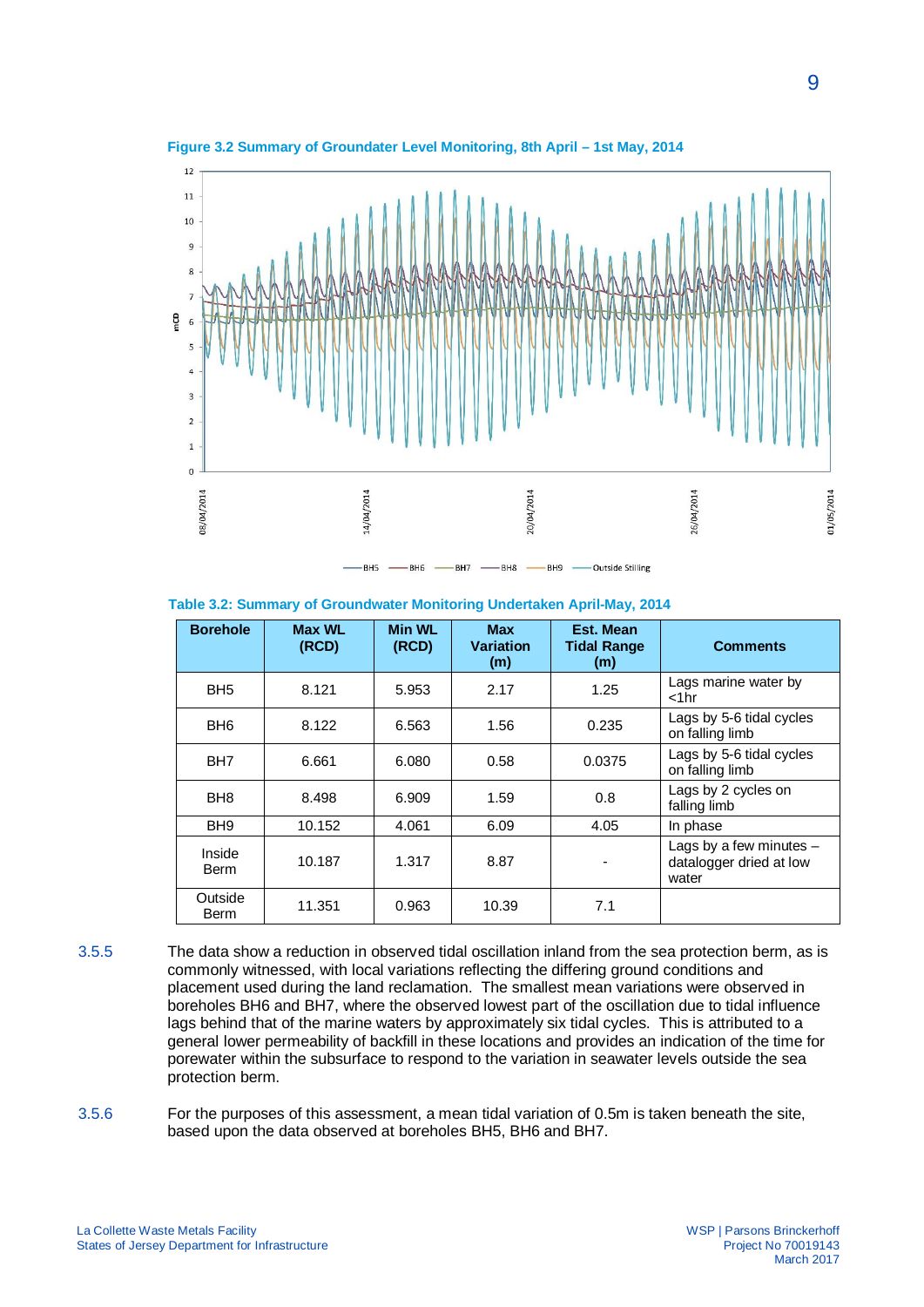# **CALCULATIONS**

# **4.1 INTRODUCTION**

- 4.1.1 The calculations below present a conservative, 'reasonable worst case' assessment. This is based on a simple mixing model where attenuation of the site discharge occurs solely by dilution within porewater directly beneath the site footprint, caused by the twice daily rise and fall of the water table in response to the tidal variation. The resultant concentrations within the porewater beneath the site are then compared with the attenuation that would be required for the porewater to meet the La Collette marine water standards. This approach is advantageous, in that it simplifies the complexities caused by the differing ground conditions and hydraulic responses. In order to avoid over-conservatism, however, the results need to be considered in the context of the simplifying assumptions on which the calculations are based. Importantly, the assessment does not consider the reduction in concentration of the source term that will follow the 'first flush' of runoff by assuming that the discharge quality remains constant throughout the duration of a storm.
- 4.1.2 The calculations presented represent steady-state conditions and are based on the mean daily volume of water likely to be generated by the site during 'average' meteorological conditions. A sensitivity analysis is included that varies key parameters, in particular the area over which dilution occurs, to account for more likely conditions.

## ATTENUATION FACTORS

- 4.1.3 Table 3.1 shows the maximum recorded parameter concentrations from the four monitoring rounds at Bellozanne. It also shows the compliance standards for La Collette and the attenuation factor that would be required to reduce these concentrations to an acceptable magnitude, i.e. to at or below the relevant local compliance standard.
- 4.1.4 Comparison of the maximum recorded soluble concentrations of transition metals with the La Collette standards suggests that soluble zinc is the most sensitive metal parameter, requiring attenuation by 13.7 times to reduce its maximum recorded concentration to below the required standards. The PAH anthracene, however, appears to be the most sensitive parameter overall, requiring attenuation of the maximum recorded concentration by 35.6 times.

## **4.2 AVERAGE CONDITIONS**

### ASSUMPTIONS – REASONABLE WORST CASE

- 4.2.1 The assumptions that are made are:
	- $\rightarrow$  866mm rainfall over 176.3 days, i.e. mean rainfall on rainfall days 4.91mm/day (paragraph 3.2.3);
	- $\rightarrow$  95% runoff from areas of hardstanding, including the main containment area (4000m<sup>2</sup>), roads (240m<sup>2</sup>) and roofs (327m<sup>2</sup>) 0.81 ha less soft cover (paragraphs 1.3.1 and 2.1.2);
	- $\rightarrow$  95% infiltration on areas of soft finishing (2048m<sup>2</sup>, paragraph 2.1.2);
	- $\rightarrow$  Runoff from roofed areas and soft standing not impacted;
	- $\rightarrow$  Attenuation by two tidal cycles, creating a mean tidal variation of 0.5m from beneath site footprint only (paragraph 3.5.6);
	- $\rightarrow$  Effective porosity in subsurface granular soils of between 20-35%, with a likely value of 25%;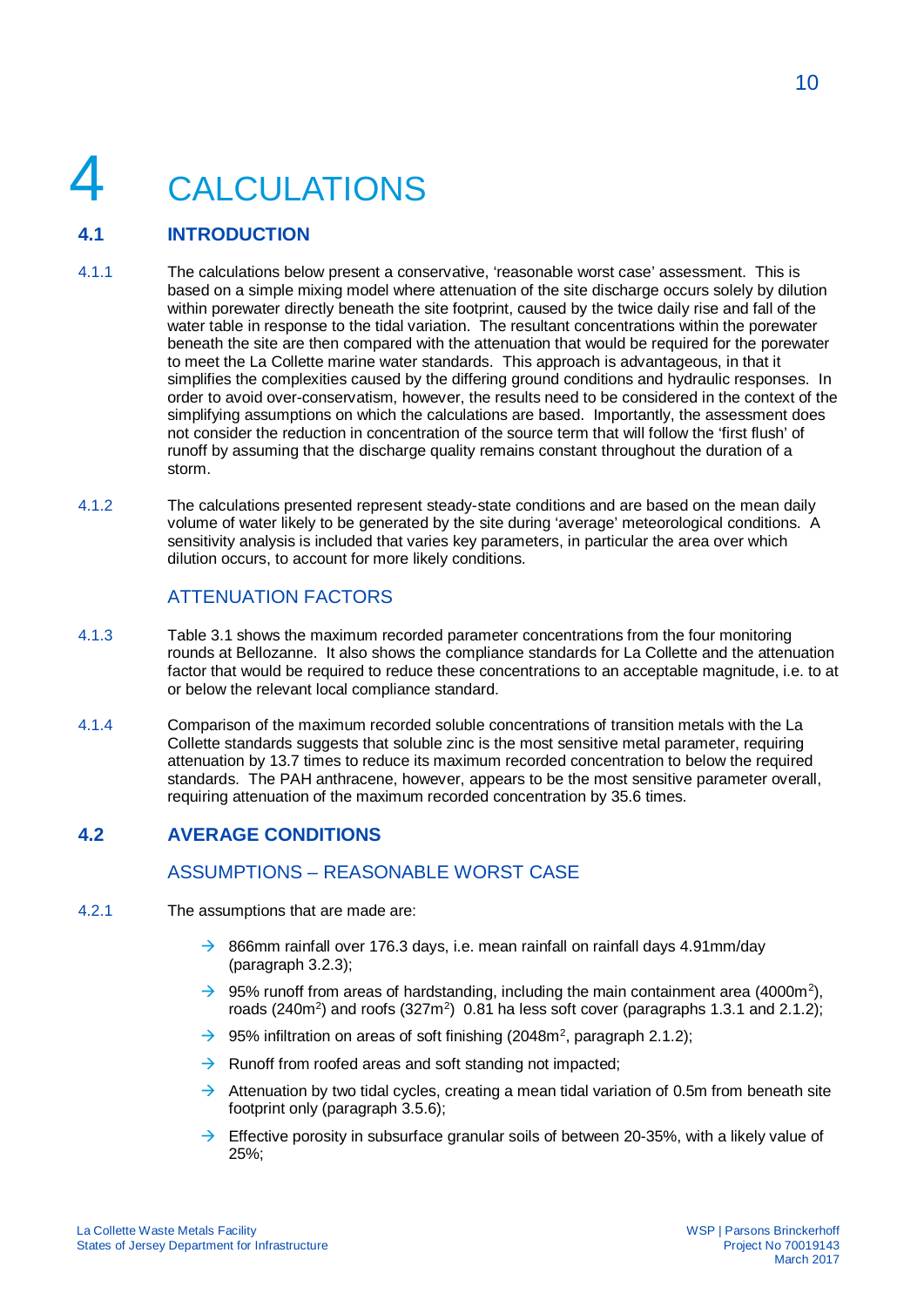- $\rightarrow$  Total mixing and discharge with 24 hours only within the zone of groundwater variation; porewater in the reclaimed ground below the lowest recorded water level is excluded;
- $\rightarrow$  Discharge quality is represented by the maximum recorded concentrations of parameters at Bellozanne;
- $\rightarrow$  No treatment of dissolved phase hydrocarbons by oleophilic membrane prior to discharge;
- $\rightarrow$  No source depletion with storm duration:
- $\rightarrow$  No attenuation in site soils.

#### RESULTS

4.2.2 The results are:

| Discharge             | $= 0.95 \times 4.91 \times 10^{-3} \times (4000 + 240 - 327)$          | $= 18.25 m^{3}/day$             |
|-----------------------|------------------------------------------------------------------------|---------------------------------|
| Clean infiltration    | $= 0.95 \times 4.91 \times 10^{-3} \times (0.81 \times 10^{4} - 3913)$ | $= 19.53m^{3}/day$              |
| Dilution beneath site | $= 0.81 \times 10^4 \times 0.5 \times 0.25 \times 2$                   | $= 2025 \text{ m}^3/\text{day}$ |
| Attenuation factor    | $= (2025 + 19.53) / 18.25$                                             | $= 112$                         |

4.2.3 The results indicate that dilution in the groundwater present beneath the site footprint will provide more than sufficient attenuation to reduce the maximum recorded concentrations within the discharge to below the required standards that apply within the marine waters surrounding La Collette. The minimum factor of safety in the above example that would apply would be for anthracene, requiring an attenuation factor of 35.6, and is about 3.1.

#### **4.3 SENSITIVITY ANALYSIS**

- 4.3.1 Three parameters were varied during sensitivity analysis:
	- $\rightarrow$  Varying the effective porosity between 20% and 35% this had the effect of altering the calculated attenuation factor for the reasonable worst case to between 89.6 and 156.8;
	- $\rightarrow$  Varying the tidal range between 0.04m and 1.25m this had the effect of altering the calculated attenuation factor for the reasonable worst case to between 8.96 and 280;
	- $\rightarrow$  Varying the contributory area to reflect the segment of La Collette over which infiltration is more likely to occur, estimated at 3.2ha discussed below.
- 4.3.2 In practice, as the infiltration is likely to move radially in all directions beneath the site (see paragraph 3.5.1), it will be subject to greater attenuation over a much wider area than just the site footprint, assumed above. An estimate of the segment of land likely to cause dilution beneath the site is outlined in green on Figure 1.1 and covers 3.2 ha.

#### 4.3.3 The calculations are:

| Discharge             | $= 0.95 \times 4.91 \times 10^{-3} \times 3913$                       | $= 18.25 \text{ m}^3/\text{day}$ |
|-----------------------|-----------------------------------------------------------------------|----------------------------------|
| Clean infiltration    | $= 0.95 \times 4.91 \times 10^{-3} \times (3.2 \times 10^{4} - 3913)$ | $= 131.01 \text{m}^3/\text{day}$ |
| Dilution beneath site | $= 3.2 \times 10^{4} \times 0.5 \times 0.25 \times 2$                 | $= 8000 \text{ m}^3/\text{day}$  |
| Attenuation factor    | $= (8000 + 131) / 18.25$                                              | $= 445.5$                        |

4.3.4 This has the effect of increasing the factor of safety on the most sensitive parameter, anthracene, to 12.5 and represents a 'more likely conservative case.'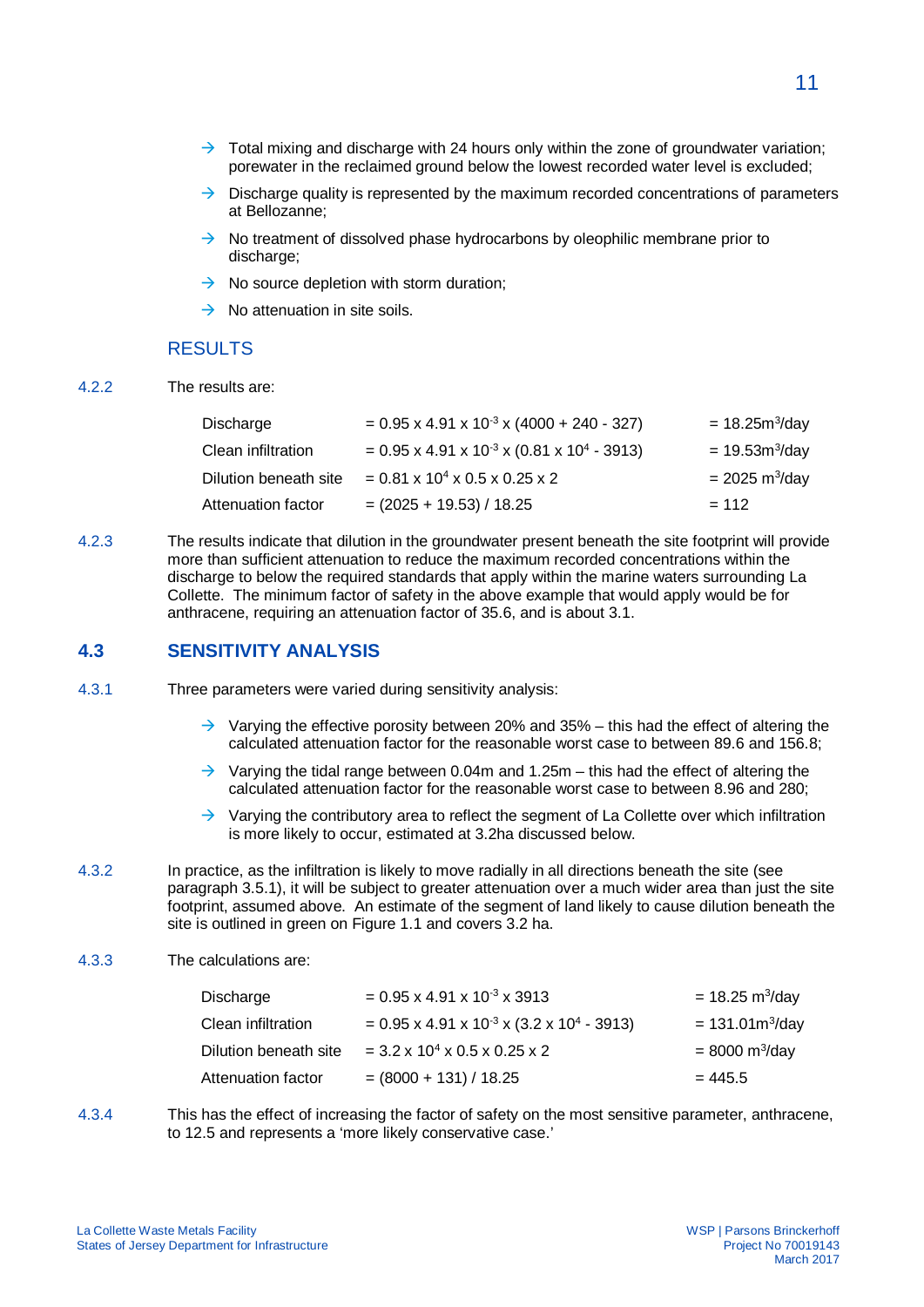# **4.4 IMPLICATIONS FOR DISCHARGE MANAGEMENT**

### IMPACT ON MARINE WATERS SURROUNDING LA COLLETTE

- 4.4.1 If discharged to ground, all parameters likely to be present within the discharge will have reduced to below the relevant standards applicable to the marine waters before the discharge water enters the seawater immediately adjacent to the headland of La Collette.
- 4.4.2 The 'reasonable worst case' assessment demonstrates that the likely attenuation in the zone of water table fluctuation present beneath the site footprint, assuming a constant discharge quality, will be over 100 times. As the discharge is likely to move radially in all directions from the point of discharge, however, attenuation is likely to take place over a much wider area. The 'more likely conservative case' represents a more realistic assessment of the attenuation and suggests an attenuation factor of at least 445 times, again assuming a constant discharge quality. The factors of safety on the most sensitive discharge parameter identified, anthracene, are between approximately 3 and 12.5 times. The implications of these attenuation factors upon the maximum concentrations recorded at Bellozanne are summarised in Table 4.1.

|                                          |              | <b>La Collette</b>                         | <b>Max</b>                | <b>Resultant Concentrations (µg/l)</b>                   |                                                               |  |  |
|------------------------------------------|--------------|--------------------------------------------|---------------------------|----------------------------------------------------------|---------------------------------------------------------------|--|--|
| <b>Determinand</b>                       | <b>Units</b> | <b>Compliance</b><br>Standard <sup>1</sup> | <b>Recorded</b><br>Conc'n | <b>Reasonable</b><br>AF<br><b>Worst Case:</b><br>$= 112$ | <b>More Likely</b><br><b>Conservative Case:</b><br>$AF = 445$ |  |  |
| pH                                       | pH Units     |                                            | 6.79                      |                                                          |                                                               |  |  |
| Nitrate                                  | mg/l         | 50                                         | 1.38                      |                                                          |                                                               |  |  |
| Ammoniacal N                             | mg/l         |                                            | 8.36                      | 0.075                                                    | 0.024                                                         |  |  |
| Chloride                                 | mg/l         | 250                                        | 112                       |                                                          |                                                               |  |  |
| Sulphate                                 | mg/l         | 250                                        | 194                       |                                                          |                                                               |  |  |
| Soluble Metals                           |              |                                            |                           |                                                          |                                                               |  |  |
| Arsenic                                  | $\mu$ g/l    | 25                                         | 1.64                      | 0.0146                                                   | 0.0037                                                        |  |  |
| Cadmium                                  | $\mu$ g/l    | 2.5                                        | 0.328                     | 0.0029                                                   | 0.0007                                                        |  |  |
| Chromium                                 | $\mu$ g/l    | 15                                         | 6.17                      | 0.0551                                                   | 0.0139                                                        |  |  |
| Copper                                   | $\mu$ g/l    | 5                                          | 27.2                      | 0.2429                                                   | 0.0611                                                        |  |  |
| Iron                                     | mg/l         | 1                                          | 3.24                      | 0.0289                                                   | 0.0073                                                        |  |  |
| Manganese                                | mg/l         | 0.5                                        | 0.535                     | 0.0048                                                   | 0.0012                                                        |  |  |
| Lead                                     | µg/l         | 25                                         | 14.2                      | 0.1268                                                   | 0.0319                                                        |  |  |
| Mercury                                  | µg/l         | 0.3                                        | 0.0118                    | 0.0001                                                   | 0.00003                                                       |  |  |
| Nickel                                   | µg/l         | 30                                         | 56.3                      | 0.5027                                                   | 0.1265                                                        |  |  |
| Vanadium                                 | µg/l         | 100                                        | 1.92                      | 0.0171                                                   | 0.0043                                                        |  |  |
| Zinc                                     | $\mu$ g/l    | 40                                         | 54.9                      | 0.4902                                                   | 0.1234                                                        |  |  |
| <b>Volatile Organic Compounds (VOCs)</b> |              |                                            |                           |                                                          |                                                               |  |  |
| Benzene                                  | $\mu$ g/l    | 30,300                                     | 15.2                      | 0.14                                                     | 0.034                                                         |  |  |
| Toluene                                  | µg/l         | 40,400                                     | 1770                      | 15.8                                                     | 15.8                                                          |  |  |
| Ethylbenzene                             | $\mu$ g/l    | 454                                        | 454                       | 4.05                                                     | 1.02                                                          |  |  |
| Xylene                                   | $\mu$ g/l    | 30,300                                     | 2928                      | 26.14                                                    | 6.58                                                          |  |  |
| Mineral oils                             | µg/l         | 600                                        | 12000                     | 100                                                      | 27.0                                                          |  |  |
| <b>Polyaromatic Hydrocarbons (PAHs)</b>  |              |                                            |                           |                                                          |                                                               |  |  |
| Naphthalene                              | $\mu$ g/l    | 5200                                       | 23.4                      | 0.21                                                     | 0.053                                                         |  |  |
| Benzo-a-pyrene                           | $\mu$ g/l    | 0.3                                        | 0.154                     | 0.0014                                                   | 0.00035                                                       |  |  |
| Anthracene                               | $\mu$ g/l    | 0.02                                       | 0.712                     | 0.0064                                                   | 0.0016                                                        |  |  |
| PAH sum of 4                             | $\mu$ g/l    | 0.1                                        | 0.7791                    | 0.007                                                    | 0.0018                                                        |  |  |

#### **Table 4.1 Calculated Quality of Discharge Prior to entry into Marine Waters**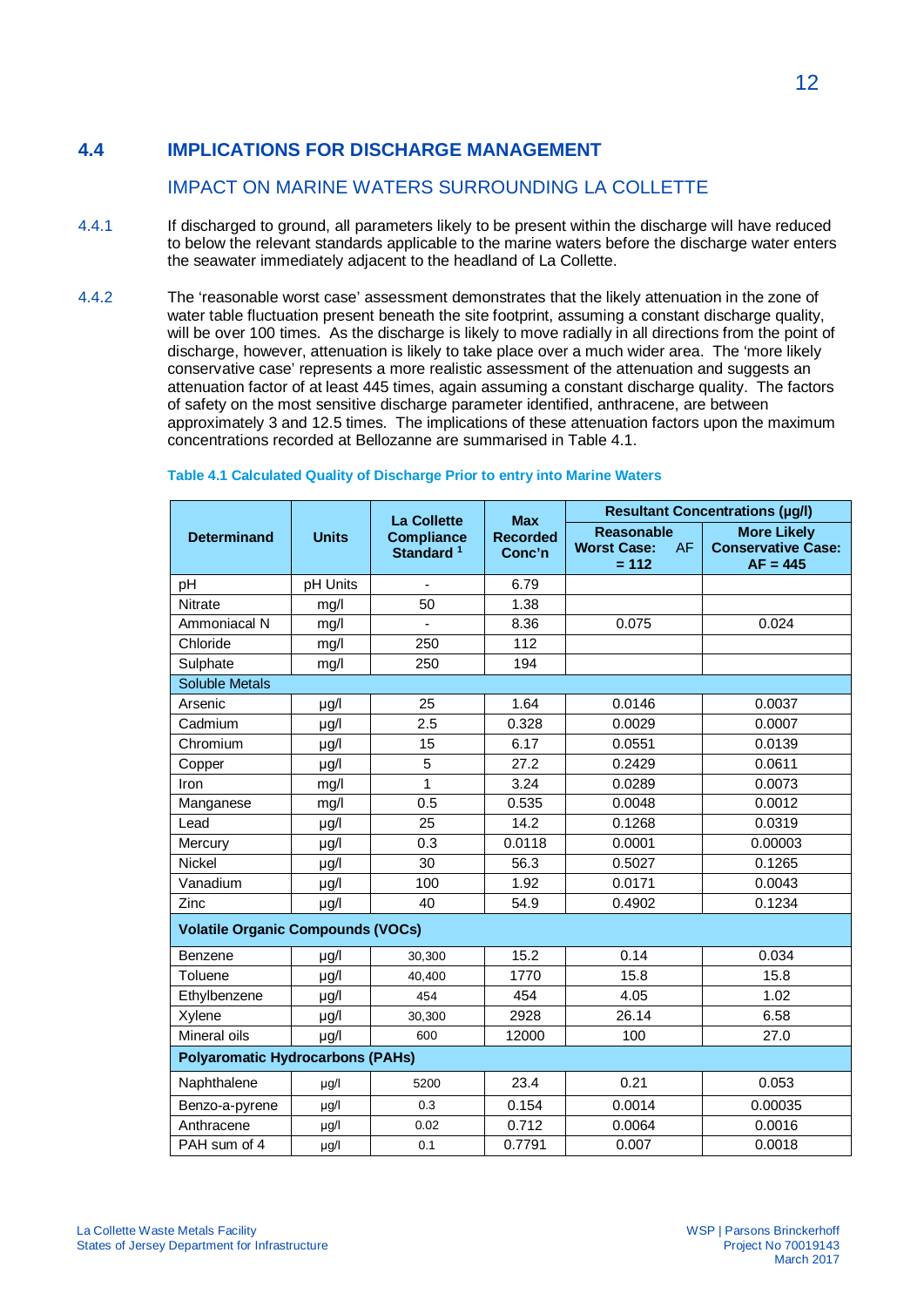4.4.3 In practice, the attenuation afforded by the unsaturated zone beneath the site will be greater than the calculations demonstrate because of the assumptions underlying the assessment, particularly that of a constant discharge quality.

### CUMULATIVE IMPACTS

- 4.4.1 The 'reasonable worst case assessment' presented only examines water incident on and present within the zone of water table fluctuation beneath the proposed footprint of the proposed waste metals facility. As a result, the results presented are independent of the implications of adjacent areas of development on the headland.
- 4.4.2 Furthermore, as the drainage from the existing operations at Bellozanne already enters St Aubin's Bay, the proposed discharge represents a neutral impact in terms of contaminant loadings on the marine waters.

### **4.5 DISCHARGE CONSENT**

- 4.5.1 It is intended that the applicant will apply the Environment Department for a surface water Discharge Consent to formalise disposal of surface water by soakaway at the site. The applicant will seek to agree consent limits for key parameters (that will ensure that discharge from the site will not result in contamination of the coastal waters adjacent to the headland. The consent will be bespoke to the site and on the assumption that operations will be undertaken in compliance with the Waste Management Licence and the containment strategy and associated infrastructure set out in Appendix 9.1 of the Environmental Statement.
- 4.5.2 Once granted, compliance with the consent will be monitored through regular water quality sampling undertaken at a point to be agreed with the Environment Department, prior to discharge to the soakaway. The frequency of monitoring will be agreed with the applicant through the granting of Waste Management Licence and/or the Discharge Consent.
- 4.5.3 Table 4.2 below includes details of several extant consents granted by the UK Environment Agency for waste metals processing sites in England that undertake similar operations to those proposed at La Collette.

| <b>Location</b>  | <b>Outfall Receptor</b>  | <b>Key Discharge Conditions</b>            |
|------------------|--------------------------|--------------------------------------------|
|                  |                          | No poisonous, noxious or polluting matter  |
|                  |                          | No solid matter                            |
| Tilbury          | Soakaway/<br>Groundwater | No visible oil or grease                   |
|                  |                          | 10mg/l hydrocarbons                        |
|                  |                          | Monitoring from sampling point             |
| <b>Newhaven</b>  | Rive Ouse                | Trade effluent consisting of site drainage |
|                  |                          | No other specific condition                |
|                  |                          | No visible signs of oil and grease         |
|                  | Newmarket No 1 Drain     | 50mg/l suspended solids                    |
|                  |                          | 5mg/l hydrocarbons                         |
| <b>Newmarket</b> |                          | 10µg/l cadmium                             |
|                  |                          | 500µg/l copper                             |
|                  |                          | 2500µg/l lead                              |
|                  |                          | 2000µg/l zinc                              |
|                  |                          | No visible oils                            |
| <b>Sharpness</b> | Severn Estuary           | Interceptor, adequately maintained         |
|                  |                          | No discharge injurious to flora/fauna      |
|                  |                          | pH between 6 and 9                         |
| Gloucester       | Hempsted Brook           | 250mg/l suspended solids                   |
|                  |                          | 5mg/l hydrocarbons                         |

**Table 4.2 Precedent Discharge Consents for UK Waste Metals Processing Sites**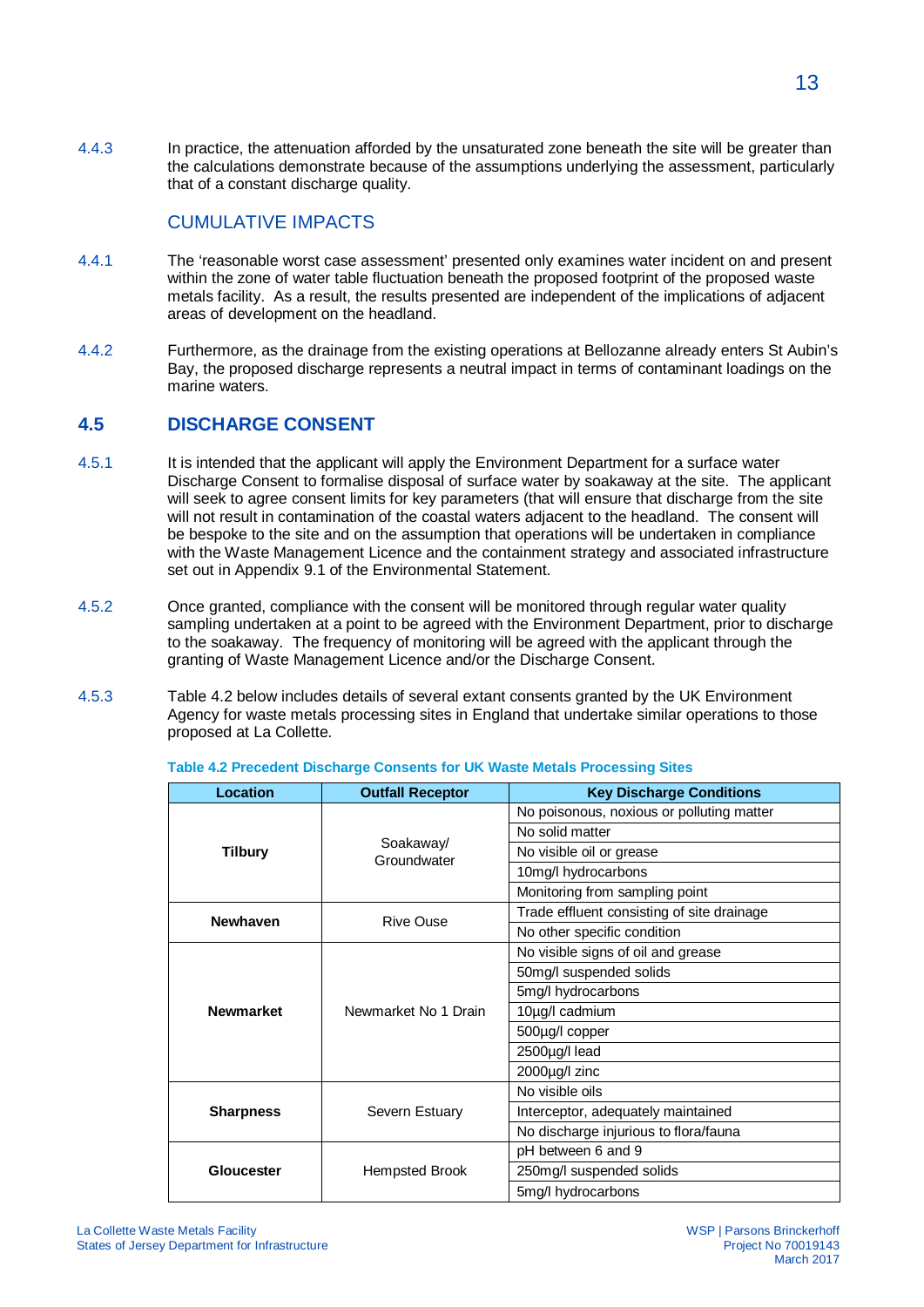- 4.5.4 The above table shows that there is significant variation in the details of consents granted across the UK, depending upon the date on which the consent was granted (and prevailing environmental legislation and policies at the time) and the sensitivity of the receiving water body. Notwithstanding, it can be seen that precedent sites for waste metals sites generally seek to control and monitor:
	- $\rightarrow$  Suspended Solids
	- $\rightarrow$  Hydrocarbons
	- $\rightarrow$  Discharges that are 'injurious to flora and fauna'.
- 4.5.5 The findings of the assessment can be used to develop preliminary discharge consent conditions to apply at the point of discharge to the ground. The assessment demonstrates that an attenuation factor of between one and two orders of magnitude could be applied with confidence to the local marine water standards. Preliminary discharge consent parameters are summarised in Table 4.2, together with an explanation and justification for their use.

| <b>Parameter</b>    | <b>Units</b> | <b>Concentration</b> | <b>Justification</b>                                                                               |
|---------------------|--------------|----------------------|----------------------------------------------------------------------------------------------------|
| рH                  | (pH units)   | $6-9$                | Standard condition                                                                                 |
| Suspended<br>solids | (mg/l)       |                      | Not required due to filtering capacity of ground                                                   |
| Oils / grease       |              | None visible         | Standard condition – easier to regulate than 0.6mg/l                                               |
| Copper (soluble)    | µg/l         | 100                  | 20x existing marine standard - leaves FoS of between<br>5.6 and 22.3 x to achieve current standard |
| Iron (soluble)      | mg/l         | 10                   | Conservative - 10x existing marine standard                                                        |
| Nickel (soluble)    | µg/l         | 300                  | Conservative - 10x existing marine standard                                                        |
| Zinc (soluble)      | µg/l         | 400                  | Conservative - 10x existing marine standard                                                        |
| Benzene             | µg/l         | 150                  | Slightly <10x existing marine standard                                                             |
| Anthracene          | $\mu$ g/l    | 1                    | 50x existing marine standard $-$ to be included with sum<br>of 4 PAH outlined below                |
| PAH (sum of 4)      | µg/l         |                      | Conservative - 10x existing marine standard                                                        |

**Table 4.3 Preliminary Discharge Consent Standards Proposed for the Waste Metals Recycling Facility**